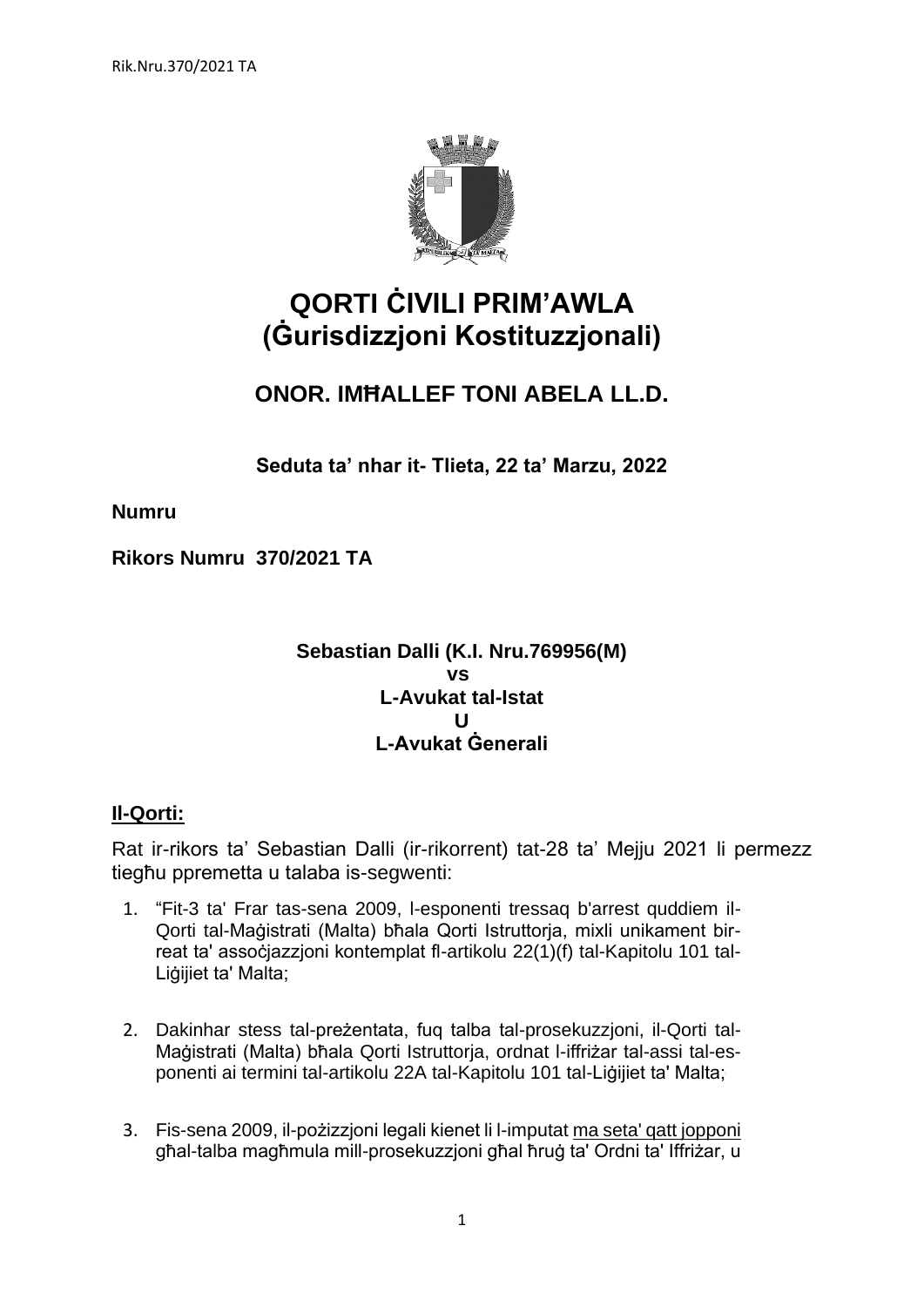l-Qorti ma kellhiex lanqas is-setgħa legali li titħad tali talba lilha magħmulha;

- 4. Kien biss, ħames snin wara li beda dan il-każ, li permezz tal-artikolu 31 tal-Att IV tas-sena 2014, ġew introdotti s-sub-inċiżi (7), (8) u (9) fl-artikolu 22A tal-Kapitolu 101 tal-Liġijiet ta' Malta;
- 5. B'hekk li issa mhux biss ingħata l-vires lil Qrati li jistgħu jiċħdu talba talħruġ ta' Ordni ta' Iffriżar, iżda ngħata l-opportunita' lill-imputat li jopponi talba għal ħruġ ta' tali Ordni;
- 6. D'dana pero<sup>'</sup>, li, l-imsemmi Att IV tas-sena 2014, ma offriex l-opportunita<sup>'</sup> lil persuni bħar-rikorrenti odjern, sabiex f'perjodu perentorju stabbilit millistess Att, huwa jkun jista' jagħmel talba skont is-sub-inċiż (9) tal-Artikolu 22A tal-Kapitolu 101 tal-Liġijiet ta' Malta, kif emendat fl-istess Att;
- 7. Madanakollu, ir-rikorrenti, in linea mal-ħsieb ta' *exhaustion of all local remedies*, kif ukoll fl-apprezzament tal-fatt li dawn il-proċeduri huma ta' natura speċjali, nhar it-28 ta' Diċembru tas-sena 2020, l-esponenti talab ir-revoka tal-imsemmi Ordni ta' Iffriżar;
- 8. L-Avukat Generali intavola risposta fl-4 ta' Jannar tas-sena 2021, li permezz tagħha huwa oġġezzjona għal din it-talba;
- 9. Fil-5 ta' Jannar tas-sena 2021, il-Qorti Kriminali wara li "*rat dak espost fil-liġi partikolarment li l-0rdni ta' Iffriżar jibqa' fis-seħħ sas-sentenza finali"*, ċaħdet din it-talba tar-rikorrenti u ordnat illi l-0rdni tal-lffriżar de quo għandha tibqa' fis-seħħ sas-sentenza finali ai termini tal-artikolu 22A(2) (b) tal-Kapitolu 101 tal-Liġijiet ta' Malta;
- 10. Fid-digriet supra indikat tal-Qorti Kriminali, l-istess Qorti filwaqt li ċaħdet it-talba tal-esponenti saħqet li hija "*pero ' tistieden lir-rikorrenti jippreżenta rikors kostituzzjonali dwar d-dewmien tal-proċeduri"*
- 11. Sal-lum il-ġurnata, proprju iktar minn 12-il sena wara li dawn il-proċeduri nbdew, il-proċeduri odjerni għadhom pendenti fl-istadju tal-provi tal-prosekuzzioni, minħabba dewmien dovut unikament tort għall-aġir ta-lprosekuzzjoni, stante illi l-prosekuzzjoni għadha ma għalqitx il-provi tagħha. In vista ta' dan id-dewmien, I-istanti talab lil-Qorti tal-Maġistrati bħala Qorti Istruttorja sabiex tirreferi dan il-każ quddiem il-Qorti Civili, Prim'Awla (Sede Kostituzzjonali) in kwantu d-dewmien, liema proċedura ta' riferenza għada pendenti (31/2021MH);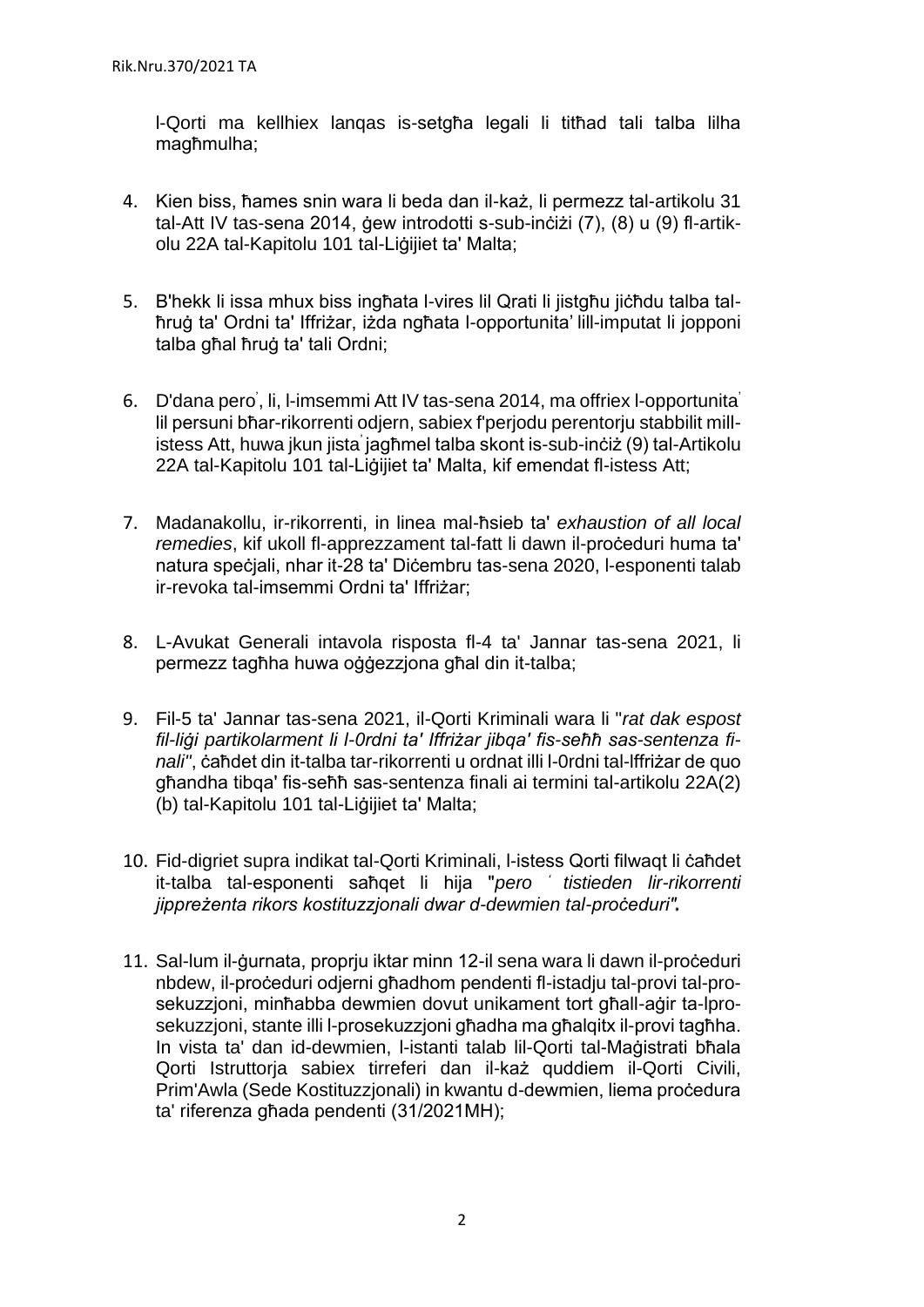- 12. L-Ordni ta' Iffriżar ipparalizza kompletament I-operat kollu tar-rikorrenti personalment bil-konsegwenza illi I-esponenti qiegħed jiġi mxekkel milli saħansitra jibni relazzjoni bankarja;
- 13. L-Ordni tal-lffriżar, li huwa indubbjament wieħed drakojan fl-estremità, affettwa negattivament lir-rikorrenti u dan peress illi:
	- I. L-kontijiet bankarji tar-rikorrenti huma kollha ffriżati;
	- II. Ir-rikorrenti qiegħed jiġi mċaħħad minn relazzjoni bankarja bażika;
	- III. B'riżultat ta' din l-0rdni tal-lffriżar, ir-rikorrenti qiegħed jaffaċja problemi serji sabiex jikseb impjieg u/jew jinnegozja u għaldaqstant mhux qiegħed ikollu dħul;
	- IV. B'riżultat tal-Ordni de quo ir-rikorrenti sab ruħu fl-impossibilità li jonora I-obbligi finanzjarji tiegħu;
	- V. Għalhekk, ir-rikorrenti isostni illi giegħed ijġi prekluż milli jgawdi l-proprjetà tiegħu;
- 14. L-Ordni ta' Iffriżar su riferita hija miżura altru milli sproporzjonata u danjingħad in vista tal-fatt illi ma kinitx limitata għall-ammont li allegatament ir-rikorrenti avvantaġġa ruħu minnu bl-allegata kommissjoni tar-reat imputat lilu<sup>i</sup>, iżda fuq kollox, kellu kemm kellu u għandu kemm għandu assi r-rikorrenti;
- 15. L-esponenti jikkontendi illi l-0rdni ta' Iffriżar kif applikabbli fil-kai odjern qiegħed joħloq leżjoni tad-dritt fondamentali tiegħu milli jkollu protezzjoni minn privazzjoni ta' proprjetà bla kumpens u dan kif protett bl-Artikolu 37 tal-Kostituzzjoni ta' Malta u permezz tal-Artikolu 1 tal-Ewwel Protokol tal-Konvenzjoni Ewropea kif riprodott fl-Ewwel Skeda tal-Kap 319 tal-Liġijiet ta'Malta;
- 16. In vista tas-suespost, issir referenza għas-sentenza mogħtija mill-Onorabbli Qorti Kostituzzjonali fil-5 ta' Ottubru 2018 u fl-ismijiet George Tabone et vs. L-Avukat Generali fejn kien intqal:

"L-Artikolu 37 iħares mhux biss kontra 'deprivazzjoni totali' tal-proprjetä iżda kontra **t-tehid ta' kull interess fi jew dritt fuq il-proprjeta. Il-ius abutendi — il-jedd li tikkonsma jew tiddisponi mill-proprjeta — huwa wieħed mill-fakoltajiet ewlenin tal-proprjeta.** Għalhekk, li sid jiġi mċaħħad milli jikkonsma jew jiddisponi minn ħwejġu huwa tehid ta' interess fi proprjetä, u jintlaqat millartikolu 372."

17. In Oltré, il-Qorti Ewropea għad-Drittijiet tal-Bniedem stabbiliet x'tista' tkun il-bażi biex il-Qorti Kriminali tvarja ordnijiet li jċaħdu lill-persuna mittgawdija tal-proprjeta' tagħha temporanjament. Tabilħaqq, fis-sentenza fl-ismijiet Paulet vs. United Kingdom tat-13 ta' Mejju 2014, il-Qorti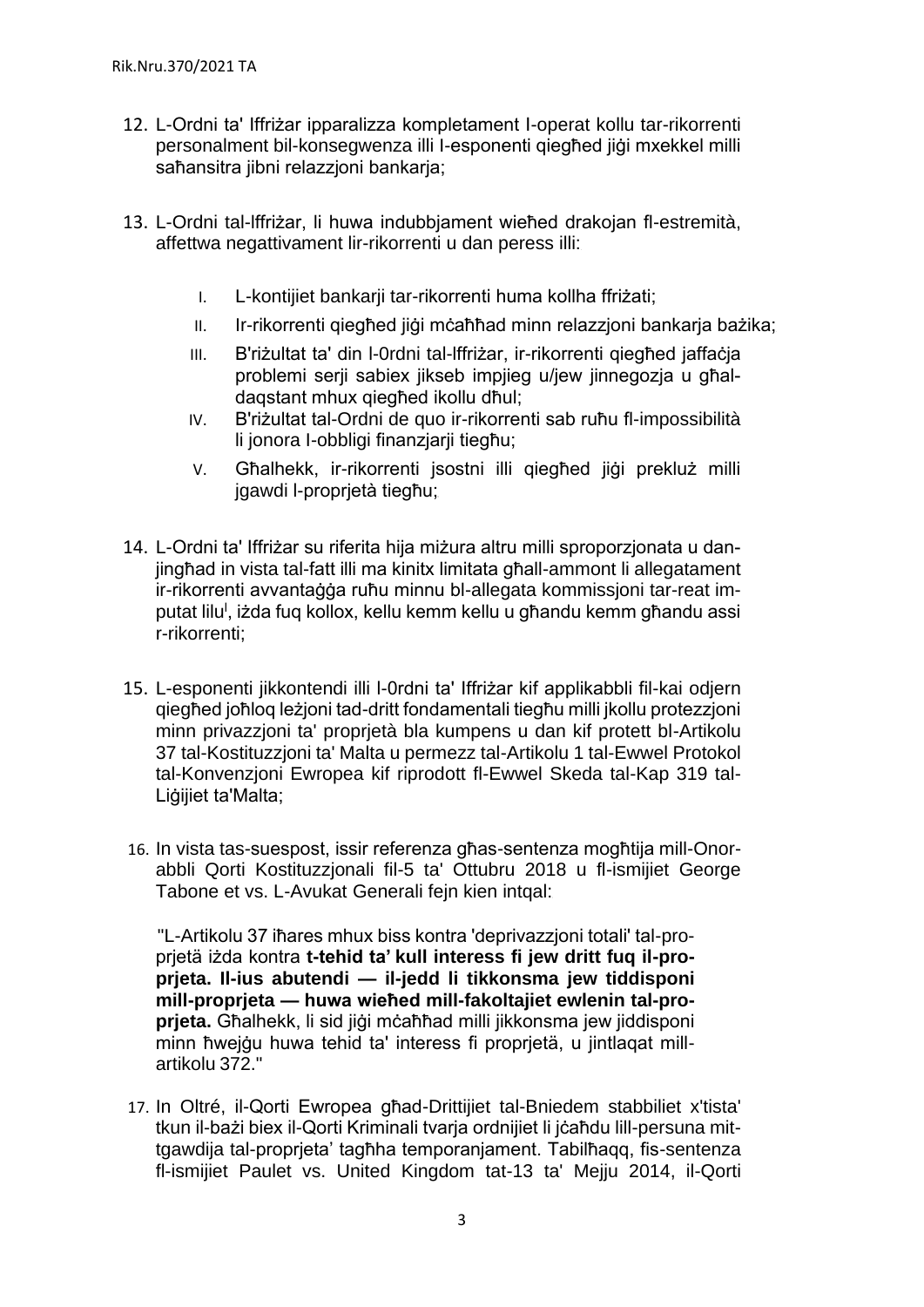Ewropea sabet illi kien hemm leżjoni tal-Artikolu tal-Ewwel Protokol tal-Konvenzjoni kif fuq Citat u dan għas-segwenti raġunijiet:

"64. It is not in dispute that the confiscation order in the present case amounted to an interference with the applicant's right to peaceful enjoyment of his possessions as protected by the first sentence of Article 1 of Protocol No.l. Moreover, it is clear from Philips v. the United Kingdom, no 41087/98, 51, ECHR 2001 - Vll, that confiscation orders fall within the scope of the second paragraph of Article 1 of Protocol No. 1, which inter alia, allows the Contracting States to control the use of property to secure the payment of penalties. **However, this provision must be construed in the light of the general principle set out in the first sentence of the first paragraph and there must, therefore, exist a reasonable relationship of proportionality between the means employed and the aim sought to be realised** (see, among

many examples, Allan Jacobsson v. Sweden (no.l), judgment of 25 October 1989, Series A no. 163, p.17, 55).

65. An interference with Article 1 of Protocol No.1 will be disproportionate where the property-owner concerned has had to bear "an individual and excessive burden", such that "the fair balance which should be struck between the protection of the right of property and the requirements of the general interest" is upset (see Sporrong and Loonroth v. Sweden, cited above, 73). The striking of a fair balance depends on many factors (AGOSI V. the United Kingdom, 24 October 1986, 54, Series A no. 108). Although the second paragraph of Article 1 of Protocol No. 1 contains no explicit procedural requirements, the Court must consider whether the proceedings as a whole afforded the applicant a reasonable opportunity for putting his case to the competent authorities with a view to enabling them to establish a fair balance between the conflicting interests at stake (AGOSI, cited above,

55, and Jokela vs. Finland, no. 28856/ 95, 55, ECHR 2002-IV).

18. Aktar riċenti, fil-kawża fl-ismijiet **Filkin v. Portugal** deċiża fit-3 ta'Marzu,2020 (69729/12), il-Qorti Ewropea għad-Drittijiet tal-Bniedem qalet illi filwaqt li restrizzjoni temporanja fuq I-użu ta' proprjeta ta' Ċittadin hija fil-kompetenza tal-Istati Membri, iridu jissussistu ċertu kundizzjonijiet bħal dik tal-interess ġenerali. Il-Qorti sabet li f'dan il-każ kien hemm leżjoni tal-Artikolu 1 tal-Ewwel Protokol tal-Konvenzjoni peress illi:

**"Since the applicant did not benefit from the procedural guarantees that would enable him to effectively challenge the measure in ques-**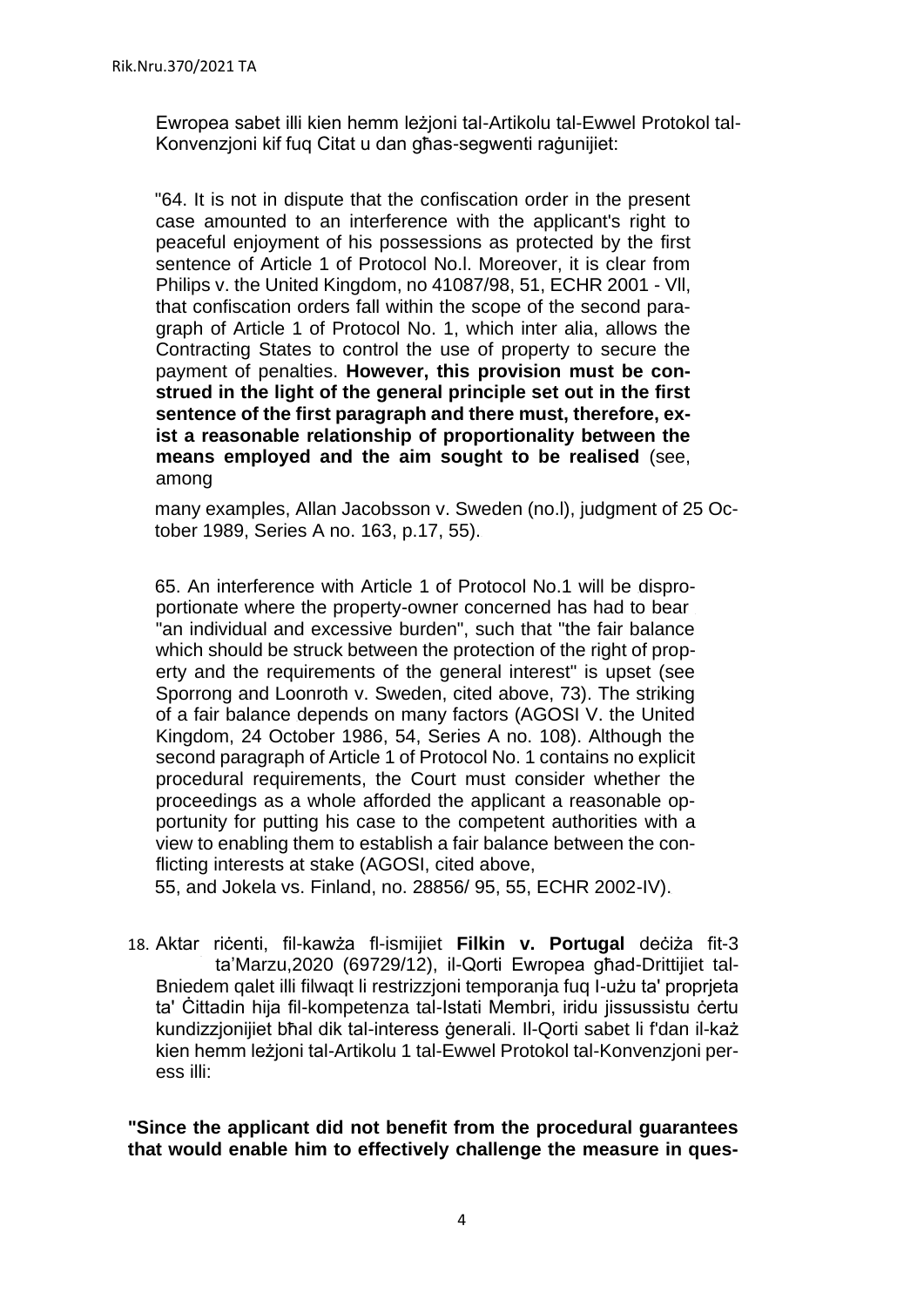**tion and having regard to its long period of application, the Court concluded that the applicant had been subjected to a "special and outrageous charge", which overturned the fair balance that must be struck betvveen the legitimate general interest pursued by the authorities and the applicant's right to peaceful enjoyment of his property."**

19. Riċentement, is-sentenza su riferita fl-ismijiet Filkin v. Portugal ġiet ampjament ċitata fis-sentenza **Keith Schembri et v. L-Avukat tal-lstat et** deciża mill-Qorti Civili, Prim' Awla (Sede Kostituzzjonali) fit-23 ta' April 2021 fejn dik I-Onorabbli Qorti, hi u tesprimi ruħha fuq il-konsegwenzi negattivi li jġibu magħhom dawn it-tip ta' ordnijiet, irrimarkat is-segwenti:

"Il-Qorti Ewropea hemmhekk stqarret li sabiex jingħad li huma mħarsa d-dispożizzjonijiet tal-Artikolu 1 tal-Ewwel Protokoll, Iindħil fid-dritt tat-tgawdija tal-proprjeta' kellu jkun fl-interess pubbliku u skont dawk il-kundizzjonijiet stabbiliti mil-liġi u dawk ilprinċipji ġenerali tad-dritt internazzjonali. Tenniet li I-indħil għandu jassigura bilanċ ġust bejn I-eżiġenzi tal-interess ġenerali u nneċessita li jitħarsu d-drittijiet fondamentali tal-individwu."

20. L-esponenti jagħmel referenza għall-kawża riċenti mogħtija mill-Qorti Ewropea għad-Drittijiet tal-Bniedem fis-7 ta' Frar 2020 fl-ismijiet Apostolovi vs. Bulgaria u dan stante illi f'din il-kawża kellu jiġi mistħareġġ jekk Ordni ta' Iffriżar maħruġa waqt proċeduri kriminali kinitx tikkostitwixxi lezjoni tal-Artikolu 1 tal-Ewwel Protokol tal-Konvenzjoni Ewropea. Il-Qorti sabet li f'dan il-każ kien hemm leżjoni tal-Artikolu 1 tal-Ewwel Protokol tal-Konvenzjoni peress illi:

"90. It is not in dispute that the freezing order with respect to the first applicant's assets amounted to an interference with his possessions.

### 104. ... It was the domestic courts' duty to satisfy themselves **that the freezing of the first applicant's assets would not cause him more damage than that which inevitably flows from such measures."**

21. Ir-rikorrenti għaldaqstant isostni illi qiegħed isofri minn leżjoni ta' diversi drittijiet fundamentali tiegħu, u ċioe':

Leżjoni tad-dritt tat-tgawdija paċifika tal-possedimenti tiegħu kif protett bl-Artikolu 1 tal-Ewwel Protokol tal-Konvenzjoni Ewropea kif riprodott fl-Ewwel Skeda tal-Kap.319 tal-Liġijiet ta' Malta;

Leżjoni tad-dritt tal-Artikolu 7 tal-Konvenzjoni Ewropea, 1-Artikolu 39(8) tal-Kostituzzjoni u l-Artikolu 7 tal-Ewwel Skeda tal-Kap.319 tal-Liġijiet ta' Malta u dan peress illi l-ordni insindikabbli ta' iffriżar qed tinfliġġi fuqu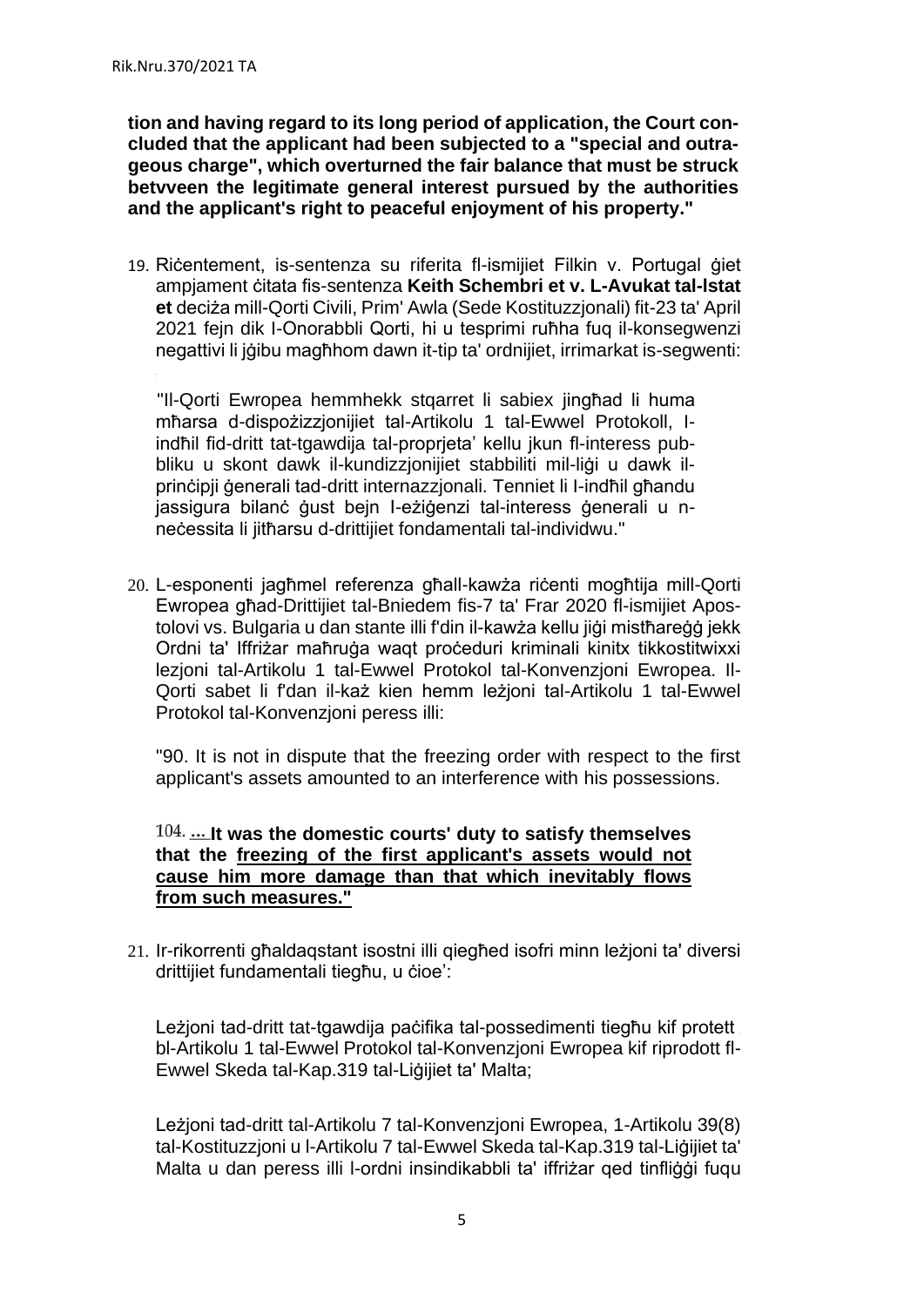piena konsegwenzjali mill-eħrex mingħajr ma huwa hati li kkommetta reat.

- 22. Għaldaqstant qiegħda ssir din il-kawża.
- 23. Ir-rikorrenti jaf personalment b' dawn il-fatti kollha hawn fuq dikjarati.

# **Għaldaqstant, fid-dawl tal-fatti hawn esposti, ir-rikorrenti umilment jitlob lil dina l-0norabbli Qorti jogħġobha:**

- 1. Tiddikjara illi r-rikorrenti sofra leżjoni tad-dritt tat-tgawdija paċifika talpossedimenti tiegħu kif protett bl-Artikolu 1 tal-Ewwel Protokol tal-Konvenzjoni Ewropea kif riprodott fl-Ewwel Skeda tal-Kap 319 tal-Liġijiet ta' Malta;
- 2. Tiddikjara illi r-rikorrenti sofra wkoll leżjoni tad-dritt tal-Artikolu 7 tal-Konvenzjoni Ewropea, l-Artikolu 39(8) tal-Kostituzzjoni u l-Artikolu 7 tal-Ewwel Skeda tal-Kap.319 tal-Liġijiet ta' Malta u dan peress illi l-0rdni ta' Iffriżar qiegħed jinflinġi fuqu piena konsegwenzjali mill-eħrex mingħajr ma huwa ħati li kkommetta reat;
- 3. Tannulla, u tirrevoka l-0rdni tal-lffriżar mertu tal-proċeduri kriminali flismijiet "Pulizija [Supt. J. J. Fenech] v Sebastian Dalli':
- 4. Tillikwida d-danni sofferti mir-rikorrenti;
- 5. Tordna lill-intimati jew min minnhom iħallsu d-danni hekk likwidati lir-rikorrenti;
- 6. Tagħti dawk il-provvedimenti kollha li hija tħoss neċessarji sabiex jiġu salvagwardati d-drittijiet fundamentali tar-rikorrenti. BI-ispejież kontra I-intimati li huma minn issa ngunti għas-subizzioni".

Rat ir-risposta tal-Avukat tal-Istat u tal-Avukat Ġenerali (l-intimati) li

#### permezz tagħha wieġbu is-segwenti:

1."Illi l-esponenti jiddikjaraw li t-talbiet tar-rikorrenti għandhom jiġu miċħuda peress li huma infondati fil-fatt u fid-dritt għaliex ma jirriżulta l-ebda ksur taddrittijiet fundamentali msemmija mir-rikorrenti u dan għar-raġunijiet segwenti li qed jiġu hawn elenkati mingħajr preġudizzju għal xulxin: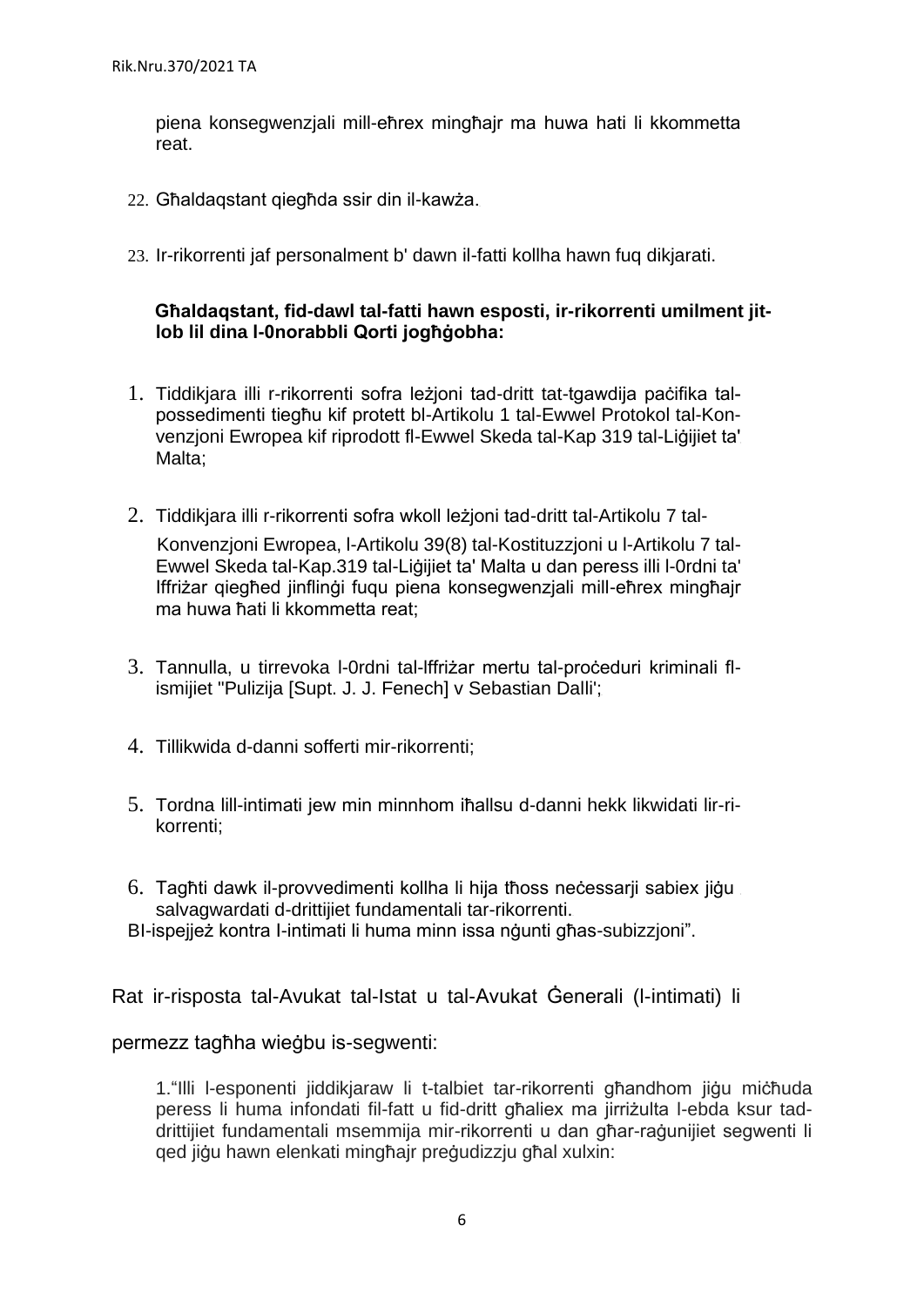2. Illi l-esponenti jemmnu li għal kull buon fini u sabiex l-affarijiet ikunu ċari u iktar faċli għal kulħadd, ir-rikorrent għandu jippreżenta l-liġi kif kienet meta r-rikorrent tressaq b'tali akkużi;

3. Illi l-esponenti jirrilevaw li r-rikorrent qed jabbuża mill-proċedura kostituzzjonali. minħabba l-fatt li r-rikorrent diġa' ntavola rikors quddiem il Qorti Kriminali sabiex jitlob ir-revoka tal-Ordni tal-Iffriżar mertu ta' dan il-każ u l-Qorti Kriminali, wara li studiat il-każ, rat li ma kienx hemm raġunijiet biżżejied li permezz tagħhom setgħet tilqa' dak ir-rikors (anzi, ordnat li tali Ordni tibqa' fis-seħħ sas-sentenza finali u dan skont l-artikolu 22A(2)(b) tal Kap. 101 tal-Liġijiet ta' Malta), ir-rikorrent iddeċieda li jiftah tali proċeduri;

4. Illi esponenti ma jixbgħux jenfasiżżaw l-eċċezzjonalita' ta tali proċeduri fejn ilfunzjoni ta' din l-Onorabbli Qorti mhix li ssir qorti ta' reviżjoni għal deċiżjonijiet meħuda minn grati jew tribunali ordinarii jew li din il-Qorti hija xi forma ta' appell minn deċiżjonijiet kriminali jew li din il-Qorti tista' tħassar deċiżjonijiet ta' qrati oħra kif ġieb u laħaq għaliex dan imur oltre d-dispożizzjonijiet stretti tal-Kostituzzjoni u tal-Konvenzjoni Ewropea;

5. lIli sa fejn l-ilment tar-rikorrenti huwa msejjes fuq l-Ewwel Artikolu tal-Ewwel Protokoll tal-Konvenzjoni Ewropea, l-esponenti jirrileva li skont il-*proviso* talistess artikolu, l-Istat għandu kull jedd li jgħaddi dawk il-liġijiet li jidhrulu xierqa, f'dan il-każ sabiex jipproteġi r-rikavat ta' kull reat kriminali. Għaldaqstant, lesponenti jissottolineaw li din il-miżura hija għal kollox neċessarja għaliex ir-reat li qed nitkellmu dwaru huwa gravuż. Tali miżura hija **leġittima, ġustifikata u proporzjonata u taqa' taħt l-interessi tal-Istat li jżomm is-sigurtà pubblika u dan sabiex jiġi evitat jew jitwaqqaf id-diżordni jew egħmil kriminali u jiġi assigurat li flus li ġejjin minn reati ma jintużawx għall-benefiċċju ta' min jikkommetti l-istess reati.**

6. Illi bħala sostenn għall-paragrafu preċedenti, l-esponenti jagħmlu referenza għad-deċiżjoni Premier Leasing and Investments Company Limited vs L-Avukat tal-Istat et datata 6 ta' Frar 2015 fejn ġie mgħallem li:

*"...huwa fl-interess tas-soċjeta' in ġenerali li l-ordni tal-iffriżar tal-assi tingħata u tiġi applikata sabiex b'dan il-mezz provviżorju u kawtelatorju jiġi zgurat ilproprjeta' akkwistata b'attivita' kriminali li hija ta' detriment kbir għas-soċjeta' tiġi konfiskata f'każ ta' sejbien ta' ħtija*," (enfasi miżjud - jiġifieri, l-konfiska ssir biss wara sejbien ta' ħtija u mhux qabel);

7.Illi l-esponenti jaraw li l-Artikolu 7 tal-Konvenzjoni mhux applikabbli għall-ilmenti tal-każ preżenti;

8. Illi fi kwalunkwe każ, ir-rikorrenti irid iġib prova ċara b'liema mod u manijera ġarrab ksur tal-Artikoli msemmija minnu;

9. Illi l-esponenti jqisu li ġaladarba l-Qorti kompetenti rat li ma kienx hemm lok għal tibdil jew saħansitra għar-revoka tal-Ordni tal-lffriżar, din l-Onorabbli Qorti m'għandhiex tiġi mlibbsa bi rwol li mhux tagħha għaliex din mhix Qorti tal-Appell u mhux l-irwol tagħha li tannulla u tirrevoka Ordni tal-Iffriżar maħruġ b'mod leġittimu. Fid-dawl ta' dan, ċertament li l-ebda kumpens mhu dovut lir-rikorrent;

10.Salv eċċezzjonijiet ulterjuri.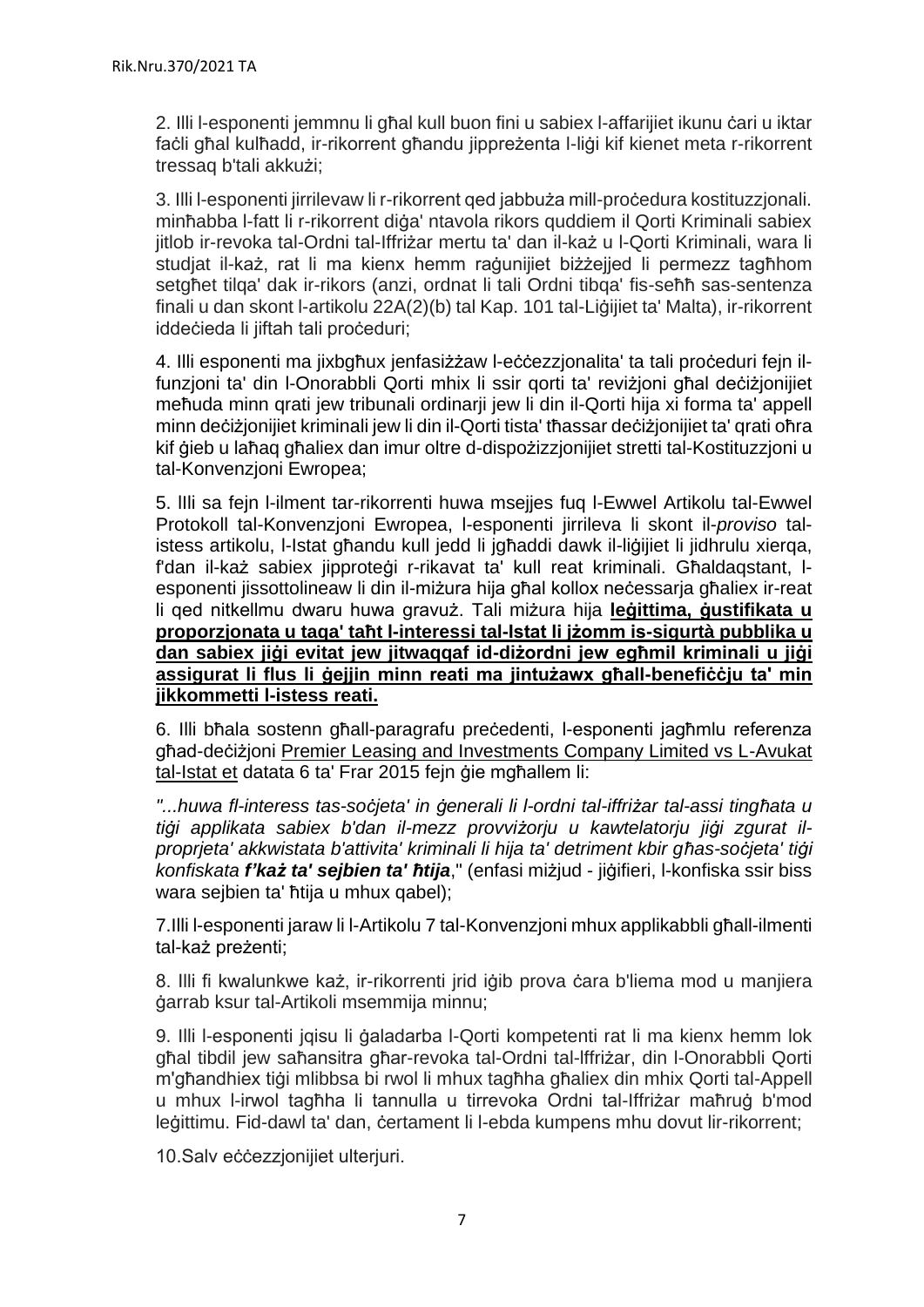Għaldaqstant, l-esponenti jitolbu bir-rispett lil din l-Onorabbli Qorti jogħġobha tiċħad il-pretensjonijiet kollha kif dedotti fir-rikors promotur bħala infondati fil-fatt u fid-dritt stante li r-rikorrent ma sofra l-ebda ksur tad-drittijiet tal-bniedem u tallibertajiet fondamentali u dan bl-ispejjeż kontra l-istess rikorrent".

Rat l-atti kollha tal-Kawża.

Rat id-dokumenti kollha esbiti.

Semghet ix-xhieda mressga fil-perfors ta' dawn il-proceduri.

Rat li r-rikors tħalla għal-lum għas-Sentenza.

# **Punti ta' fatti:**

Ir-rikorrent tressaq b'arrest quddiem il-Qorti tal-Maġistrati (Malta) bħala Qorti Istruttorja fit-3 ta' Frar 2009. Ġie addebitat bir-rejat ta' assoċjazzjoni kif kontemplat f'artikolu 22(1)(f) tal-kap 101 tal-liġijiet ta' Malta. Fil-jum inkwistjoni il-Prosekuzzjoni talbet il-kongelament kollu tal-assi kollha tar-rikorrent. Fid-dawl ta' dak li jiddisponi l-artikolu 22A tal-imsemmija liġi il-Qorti hekk għamel (Ara a' fol 42 u43 ).

Meta tressag il-ligi kienet għadha fis-sens li hu ma seta' jagħmel ebda oppożizzjoni jew appell minn din l-ordni ta' konġelament jew kif kommunament tissejjaħ ta' iffriżar. Kien bis-saħħa tal-emendi li saru bl-Att IV tal-2014 li blintroduzzjoni tal-artikolu ġdid 22A u preċiżament f'subartikolu 9 , li ngħata d-dritt akkużat, li jkun jista' jikkontesta ordni bħal din għalkemm dan id-dritt xorta baqa' ma ingħatax lir-rikorrent għar-raġunijiet li ser ikunu spjegati aktar 'l isfel.

Il-proċeduri ilhom għaddejjin għal ben 12-il sena u kif ser ikun spjegat aktar 'l quddiem, mingħajr progress sinjifikanti tant li jidher li dawn il-proċeduri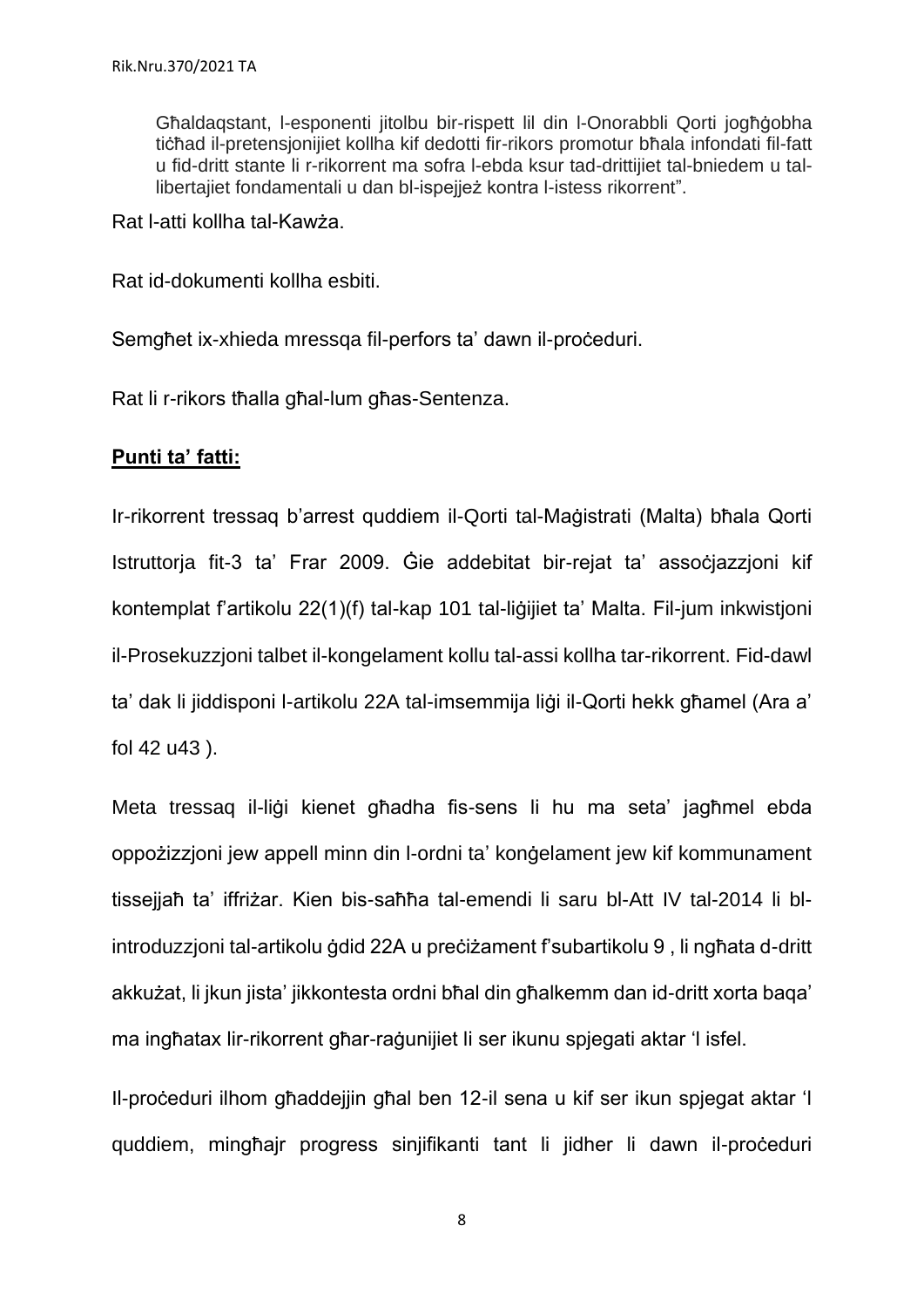għadhom fi stadju meta l-Prosekuzzjoni, minkejja diversi verbali , għadu fi stadju tal-provi tagħha. Nel frattemp l-ħajja ekonomika u jekk mhux ukoll soċjali tarrikorrent ilha fil-friża għal dan il-perjodu kollu.

Fit-28 ta' Diċembru 2010, ir-rikorrent interpona Appell għal quddiem il-Qorti Kriminali biex jitlob ir-revoka tal-ordni ta' artikolu 22A. Dik il-Qorti b'digriet tagħha tal-5 ta' Jannar ġustament ċaħdet it-talba għaliex kellha ideiha marbutin bil-liġi. B'dana kollu stiednet lir-rikorrent "*jippresenta rikors Kostituzzjonali dwar dewmien fil-proceduri*" ( Ara a' fol 50).

Għalhekk saru dawn il-proċeduri.

# **Punti ta' Liġi:**

Permezz ta' dawn il-proceduri r-rikorrent qiegħed isostni li minħabba kif ġie trattat u fid-dawl li l-ordni ta' kongelament inkwistjoni għal dawn is-snin kollha huwa sofra ksur tad-drittijiet tiegħu kif imħarsa mill-artikolu 1 tal-Ewwel Protokoll tal-Konvenzjoni u kif ukoll tal-artikoli 7 tal-Ewwel skeda u 39(8) tal-Konvenzjoni u Kostituzzioni rispettivament. Fil-każ tal-aħħar żewġ artikoli, ir-rikorrent jikkontendi li din l-Ordni ta' konġelament infliġġiet fuqu piena konsegwenzjali mill-eħrex, mingħajr ma huwa ħati li kkometta rejat b'referenza għall-prinċipju nulla poena sine lege u kif ukoll li għandha dejjem tkun applikata il-piena l-aktar favorevoli (fuq dan il-punt ara **Sentenza tas16 ta' Settembru, 2021 fl-ismijiet Pierre Debono (ID 580776M) -vs- L-Avukat tal-Istat et tal-Prim Awla Qorti Ċivili**).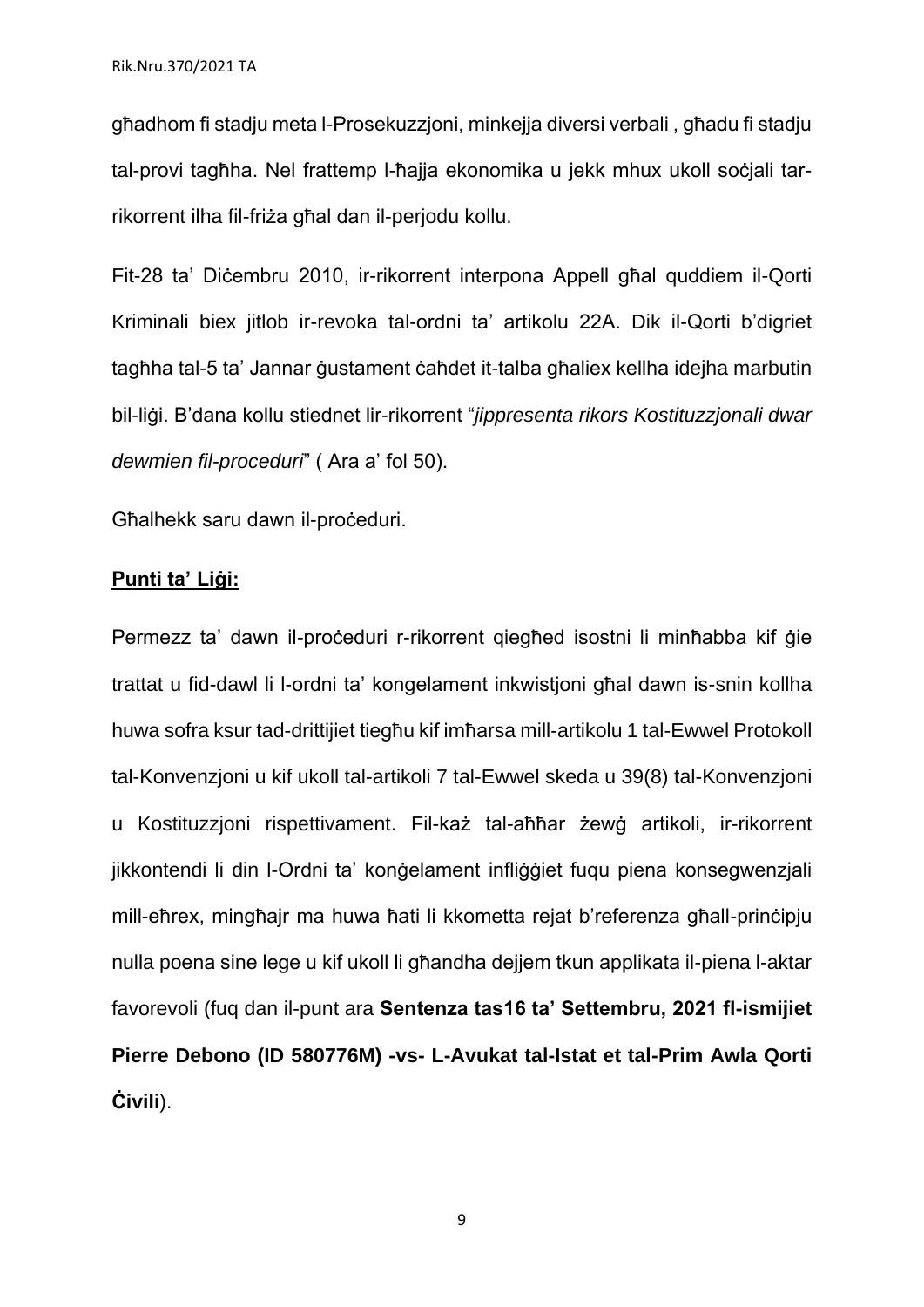F'dan l-istadju l-Qorti tħoss li għandha tikkumenta fuq żewġ punti waħda ta' natura sostanziali u l-oħra proċedurali. L-ewwel waħda tikkonċerna l-fatt, anke wara li din il-Qorti eżaminat l-atti kriminali, it-tul ta' żmien li qiegħda tieħu dik lproċedura. Di fatti anke il-Qorti Kriminali, kif diġa' senjalat aktar 'l fuq, stiednet lir-rikorrent jinizja azzjoni konstituzzjonali minħabba it-tul ta' żmien li qiegħdin jieħdu l-proċeduri kriminali. B'dan kollu f'dawn il-proċeduri r-rikorrent ħass li kellu jillimita ruħu għaż-żewġ drittijiet fuq imsemmija, iġifieri dritt għat-tgawdija tal-propjeta' u ksur tar-regola tal-aktar piena favorevoli jew ksur tal-prinċipju *ne bis in idem* għall-akkużat.

Fit-tieni lok, il-Qorti tal-Maġistrati (Malta) Bħala Qorti Istruttorja fil-każ numru 82/2009 b'digriet tal-21 ta' Jannar 2021 laqgħet talba tar-rikorrent sabiex issir referenza lill-Prim'Awla minħabba dewmien irraġjonevoli. B'dana kollu dawn ilproċeduri nbdew mhux bis-saħħa ta' dik ir-referenza, iżda permezz ta' rikors originali *ad hoc* u kif diga' inghad fug ragunijiet differenti minn dawk imsemmija fir-referenza. Dan ma jfissirx li b'daqshekk, din il-Qorti mhux ser tieħu konjizzjoni tar-rikors li għandha quddiemha. Ifisser iżda biss li sal-lum din il-Qorti ma taf xejn dwar kif ġiet ikkonsegwita r-referenza inkwistjoni.

Il-Qorti ħasset li kellha tagħmel din l-osservazzjoni għaliex fil-waqt li fil-każ ta' referenza taħt artikolu 46(3) tal-Kostituzzjoni, il-Prim'Awla tagħti direzzjoni lil xi Tribunal jew Qorti li tkun għamlet dik r-referenza, mhux hekk fil-każ tal-proċeduri li għandha quddiemha. Fil-każ li għandha quddiemha, din l-Qorti trid tiddeċiedi u tagħti rimedji, u dan għaliex ksur ta' dritt fundamentali tal-bniedem mingħajr rimedju effettiv u effikaċi huwa bħal pakkett sabiħ vojt minn ġewwa.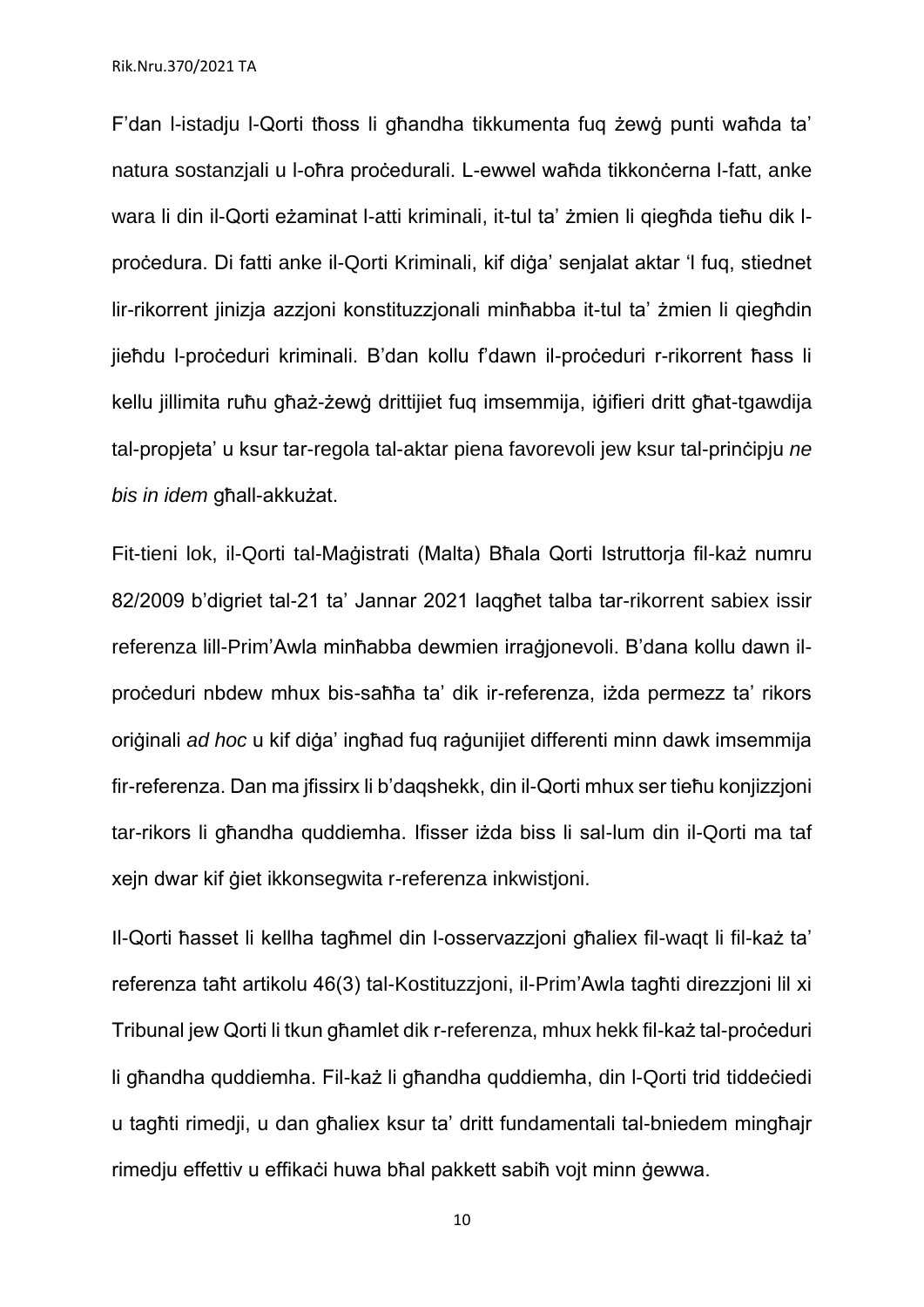#### **Konsiderazzjonijiet:**

Il-Qorti tibda biex tesprimi l-frustrazzjoni u diżappunt tagħha tal-mod xejn professjonali ta' kif l-agenti **kollha** tal-Istat l-ikkonduċew il-proċeduri kriminali flismijiet il-Pulizija -vs- Bastjan Dalli (82/2009). Meta l-Qorti rat il-process kollu kriminali u baqet skantata kif sal-lum dan għadu fi stadju tal-Prosekuzzjoni wara mija u tlieta u għoxrin seduta (Ara xhieda tas-Superintedent Johann Fenech a' fol 25). Ma hux possibbli għal din il-Qorti li tispjega l-verbali kollha f'dawn ilproċeduri imma f'aktar minn nofshom **ma sar xejn** u f'ħafna oħrajn taparsi sar xi ħaġa.

Wara tnax-il sena fil-process insibu parti kbira minn ħajja ta' bniedem, tant li kważi kważi l-inkartament fih innifsu qiesu il-bijografija ekonomika u soċjali tarrikorrent. Kredituri jridu jitħallsu, safar minħabba mard u peress li fost ilkundizzjonijiet tal-liberta' mill-ħelsien tal-arrest hemm il-ħinijiet tar-rinkasar ilfrekwenza ta' talbiet mir-rikorrent sabiex ikun jista' jattendi tieġ jew xi funzjoni oħra tal-familja. Il-Qorti tifhem meta r-rikorrent xehed fis-seduta tat-3 ta' Novembru 2021 hekk:

"Hajti ġiet magħluqa għal kollox. Ma stajtx naħdem għax anke l-Banek għalquli kollox lili. Ma stajt naħdem xejn. U la stajt inħallas bollol, li llum l-anqas pensjoni ma għandi, Jiena ħajti ġiet distrutta u niddependi minn ħuti biex ngħix." (ara a' fol 30 u dok Sd esebit fis-17 ta' Settembru 2021). B'dana kollu dawk il-proceduri għadhom fi stadju fejn l-akkużat għadu ma bediex iressaq il-provi tiegħu. Minn eżami tal-inkartament il-provi kważi għadhom l-istess bħal meta r-rikorrent tressaq l-ewwel darba.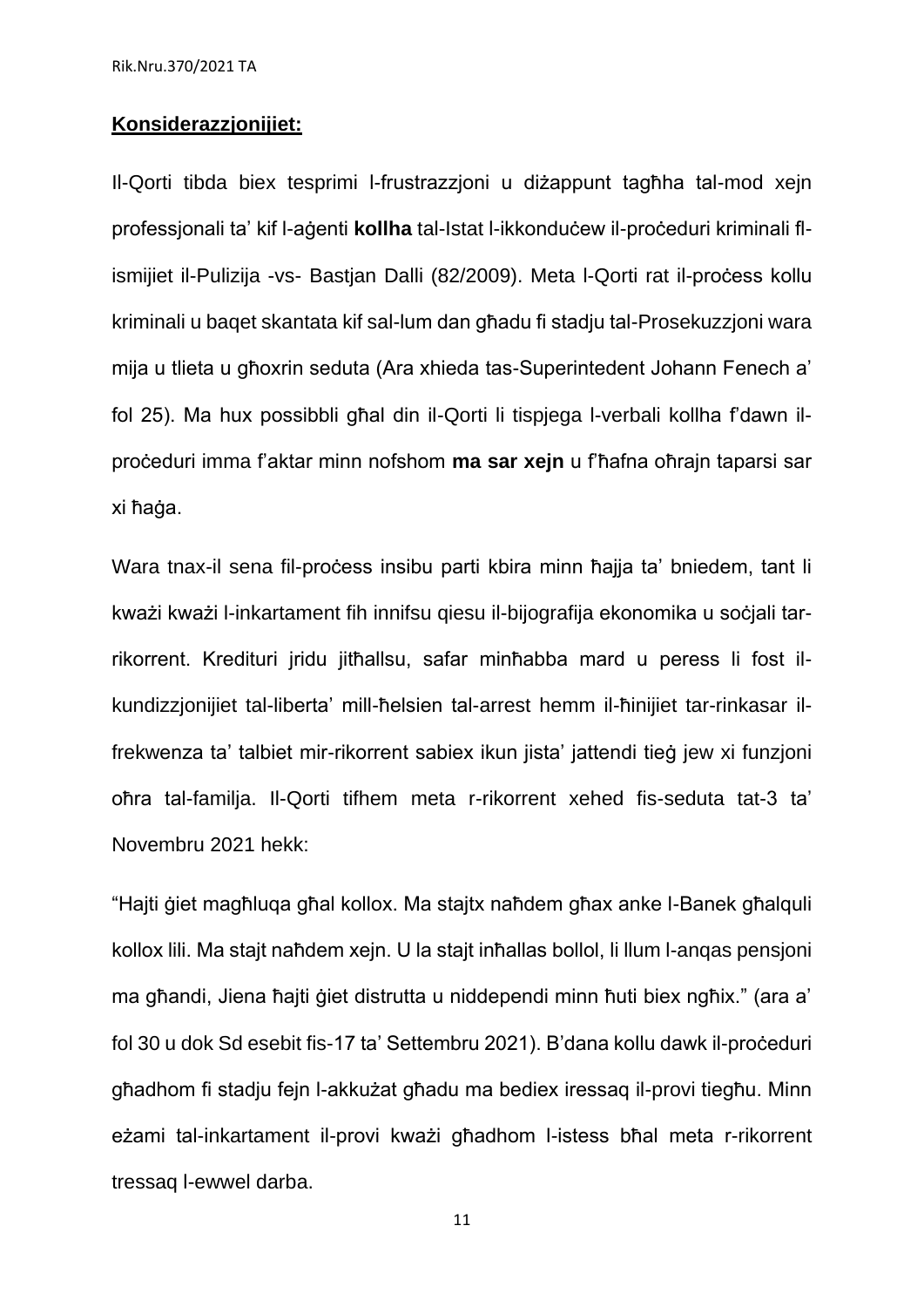Huwa inkredibbli kif tnax-il sena ilu, fis-seduta tas-7 ta' Mejju 2010, ilprosekuzzjoni ddikjarat għalqet il-provi tagħha għajr li kien baqa' jkun preżentat ir-rapport ta' Martin Bajjada u b'dana kollu sal-lum xorta għadha għall-provi talprosekuzzjoni. Fis-seduta f' April 2011 ir-rikorrent irreġistra, li l-proċeduri sabiex isiru xi ittri rogatorji fil-Libja kienu qegħdin jikkawżaw dewmien irraġjonevoli. F'dik is-seduta żgur ma kellux f'moħħu li kien għad fadallu bosta snin oħra jistenna. Reġa' irreġistra protesta simili fis-seduta tat-8 ta' Lulju 2011, bilprosekuzzjoni konsapevoli bit-turbulenzi politici li kienet għaddejja minnhom il-Libja dak iż-żmien.

Mhux l-ewwel darba li l-Avukat Ġenerali talab li jinġiebu provi li jkunu diġa' fl-atti u għalhekk kull darba ma kien isir xejn, bħal fis-seduta tat-28 ta' Mejju 2014. Oħroġ il-għaġeb, għat-tieni darba l-prosekuzzjoni reġgħet iddikjarat li ċertu Dr. Daniela Buġeja Manġion, kellha tkun l-aħħar xhud. Iżda din id-dikjarazzjoni kienet biss tħażiża oħra fl-ilma.

Erbgħa snin wara, fit-30 t'Ottubru 2018 il-Prosekuzzjoni reġgħet iddikjarat li ma għandha ebda xhieda oħra xi tressaq u reġgħet għamlet hekk fl-10 ta' Jannar 2019, fl-14 ta' Frar 2019 u fl-24 ta' Marzu 2019 sakemm fl-aħħar, fis-seduta tad-29 ta' Mejju 2019 il-Qorti ħasset li kellha tissolleċita lill-Avukat Ġenerali sabiex jara x'għandu jagħmel sabiex il-proċeduri ma jkomplux jittawwlu, bħal li qallu ma kienux diġa' twalu minn kemm huwa raġjonevoli. Għal bqija tas-seduti il-Prosekuzzjoni tgħid li ma għandiex aktar provi bl-Avukat Ġenerali jibqa' jinsisti li jrid aktar provi. L-Ispettur Johann Fenech jixhed li fl-aħħar rinviju tal-10 ta' Marzu 2020 l-AG talab li jitħarrku xeba xhieda, li ma kienu qatt intalbu fit-tlett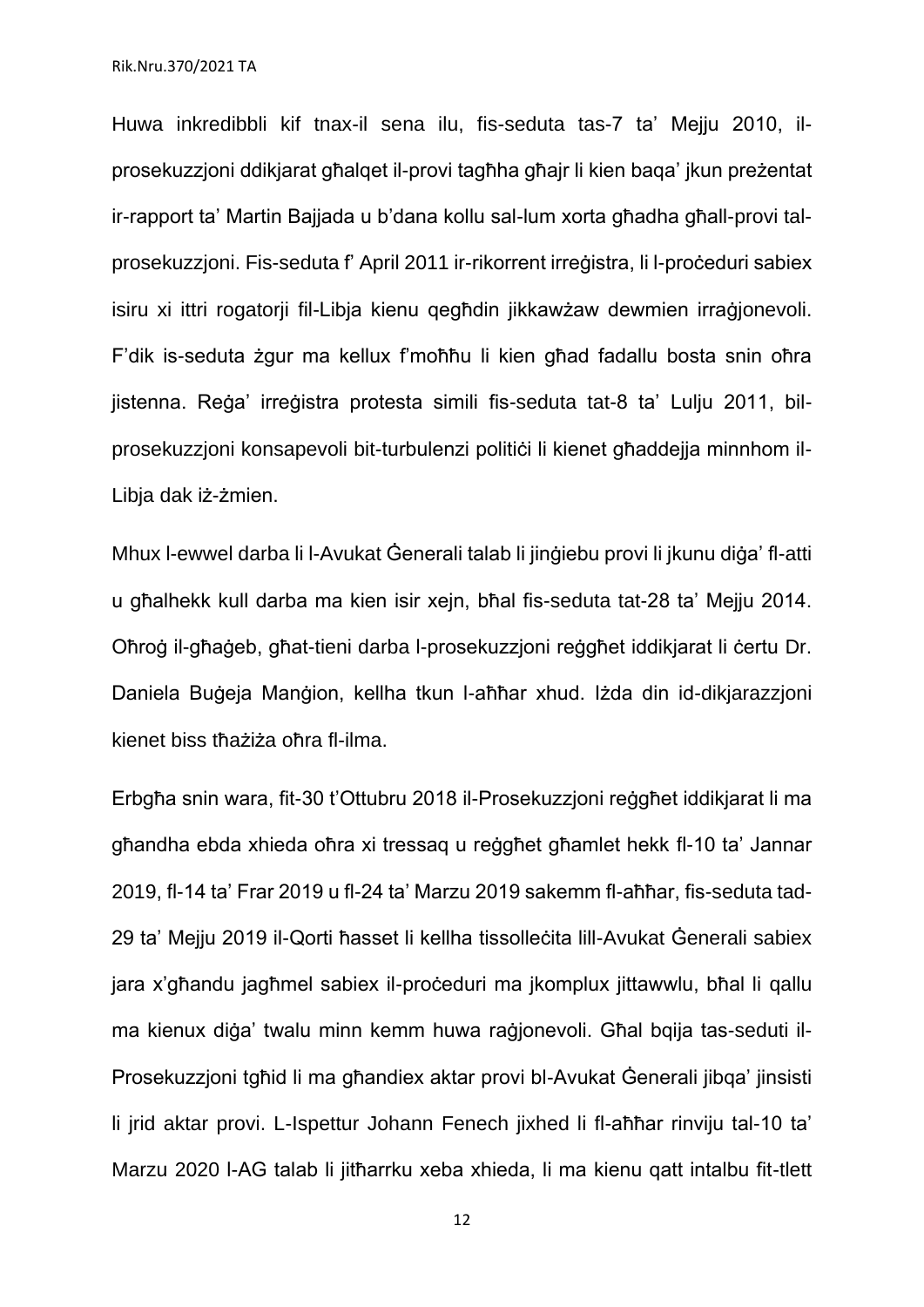snin ta' qabel (ara a' fol 26). Dan wara 13-il sena! Din id-*dance and song* bejn il-prosekuzzjoni, l-AG u l-Qorti baqet għaddejja sakemm fl-aħħar fit-2 ta' Marzu 2021, kif diġa' aċċennat, ingħata d-digriet għar-referenza Kostituzzjonali. In suċċint tul dan iż-żmien kollu ma sar assolutament xejn ta' sustanza.

Din il-Qorti qed tħalli barra d-drabi ta' kemm inbiddlu Periti u esperti. Ta' kemm- 'il seduta kien hemm fejn dejjem baqa' jitħarrek l-espert Martin Bajjada. Ta' kemm saru seduti u ma deherux xhieda, issa għal ħaġa jew għall-oħra. Il-ħin li nħela f'episodji bħal dawn huwa inkredibbli, u nel frattemp l-ordni ta' konġelament baqet hemm, bl-effetti kollha pervażivi li din kellha fuq l-ħajja talakkużat. *Sopra corna bastonete*, l-akkużat ma kellu l-ebda għodda legali biex jitlob it-tneħħija totali jew parzjali għaliex meta inbidlet il-liġi b'Att IV 2014 u ġie introdott l-artikolu 22A fuq imsemmi, il-benefiċċju li ingħata lill-individwi akkużati wara din il-bidla fil-liġi sabiex jikkontestaw ordni bħal din ma saritx disponibbli għar-rikorrent. Xi ħadd nesa' biex jipprovdi sabiex l-effetti tagħha jiġu ukoll estiżi għal min bħar-rikorrent, kellu diġa' proċeduri pendenti qabel il-bidla fil-liġi.

Il-Qorti tifhem għalfejn il-Qorti Kriminali, fid-digriet tagħha fuq imsemmi, għamlet dik l-istedina lir-rikorrent. Fil-fehma ta' din il-Qorti, il-mod kif ġew kondotti ilproċeduri f'dan il-każ huma *text book case* kif il-malamministrazzjoni ta' ġustizzja taffettwa l-ħajja ta' individwu. Il-Qorti ħasset li kellha tagħmel dan ilprejambolu pjuttost estensiv, biex min jaqra din is-Sentenza japprezza aktar ilkuntest tad-deliberazzjonijiet ta' din il-Qorti aktar.

Kif diġa' intgal, l-artikoli tal-liġi li r-rikorrent jibbaża l-pretensjonijiet tiegħu huma l-artikolu 1 tal-Ewwel Protokoll tal-Konvenzjoni u l-artikoli 39(8) u artikolu 7 tal-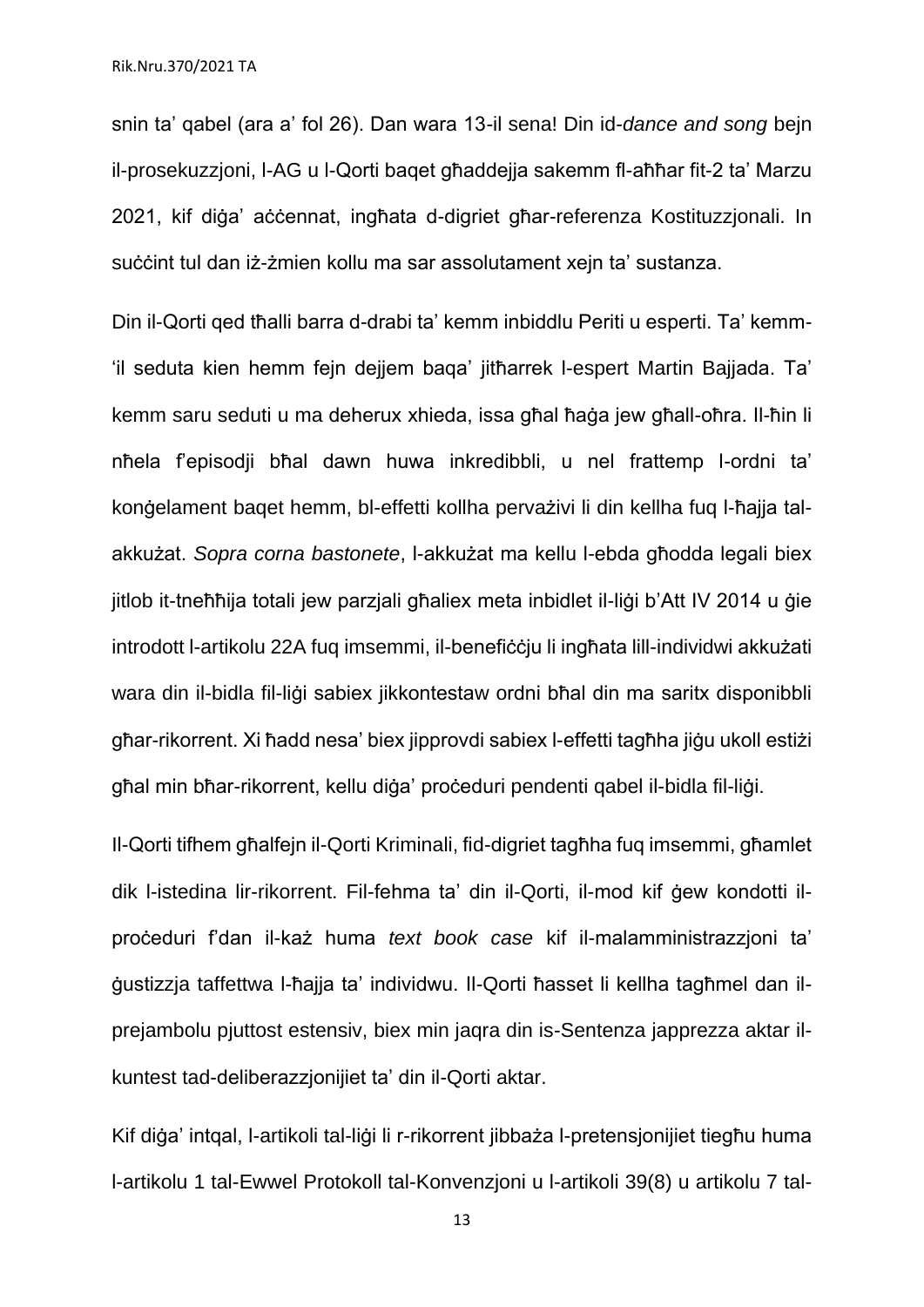Konvenzjoni tal-Kostituzzjoni rispettivament. Għalhekk il-Qorti ser tkun qed tipprovdi dwar dan, l-ewwel billi l-ewwel titratta tal-aħħar u wara tal-ewwel.

#### *Artikolu 39(8) tal-Kostituzzjoni u Konvenzjoni rispettivament.*

Artikolu 39(8) tal-Kostituzzioni jipprovdi hekk :

*"Hadd ma għandu jitqies li jkun ħati ta' reat kriminali minħabba f'xi att jew omissjoni li, fil-ħin meta jkun sar, ma jkunx jikkostitwixxi reat bħal dak, u ebda piena ma għandha tiġi mposta għal xi reat kriminali li tkun aktar severa fi grad jew xorta mill-ogħla piena li setgħet tiġi mposta għal dak ir-reat fiż-żmien meta jkun ġie magħmul"*

 $\cup$ 

Artikolu 7 tal-Konvenzjoni jgħid hekk:

*(1)Ħadd ma għandu jitqies li jkun ħati ta' reat kriminali minħabba f'xi att jew ommissjoni li ma kinux jikkostitwixxu reat kriminali skont liġi nazzjonali jew internazzjonali fil-ħin meta jkun sar. Lanqas ma għandha tingħata piena akbar minn dik li kienet applikabbli fiż-żmien meta r-reat kriminali jkun sar.*

*(2) Dan l-Artikolu ma għandux jippreġudika l-proċeduri u l-applikazzjoni talpiena ta' xi persuna għal xi att jew ommissjoni li,fiż-żmien meta jkun sar, kien kriminali skont il-prinċipji ġenerali tal-liġi rikonoxxuti min-nazzjonijiet ċivilizzati* F'dan din il-Qorti tagħmel ukoll referenza għall-artikolu 27 tal-Kodiċi Kriminali li jistipula hekk:

"*Jekk il-piena stabbilita mil-liġi li tkun isseħħ fiż-żmien tal-kawża u dik li kienet isseħħ fiż-żmien li sar ir-reat ma jkunux xorta waħda, għandha tingħata l-piena l-anqas gravi*."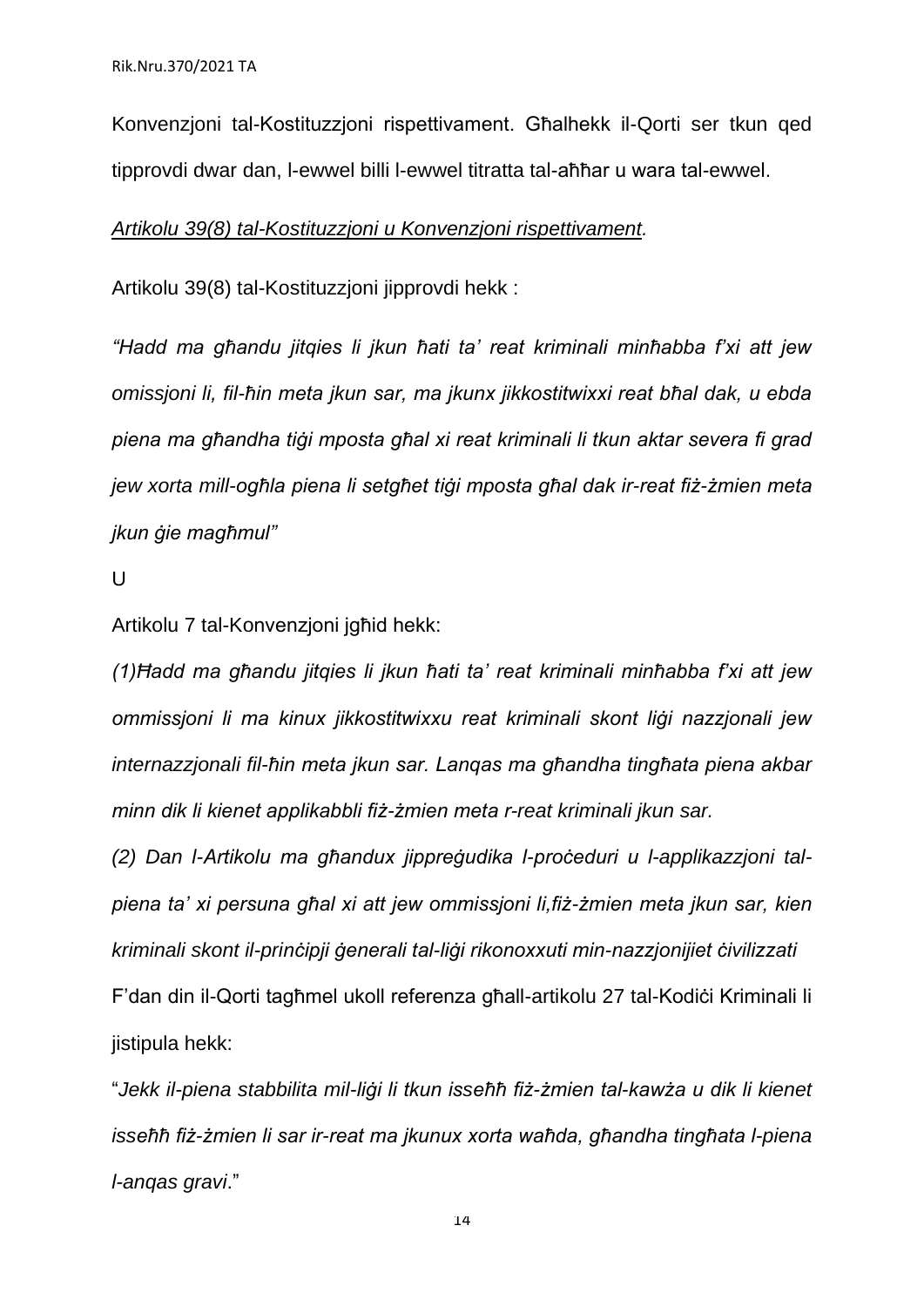Il-Qorti tistqarr, li fl-ilment tiegħu r-rikorrent ma hux daqstant ċar. Żgur ma hux jirreferi nettament għall-prinċipju ta' *nullum crimen sine legem* jew *nulla poena sine lege'*. Dan jingħad għaliex mill-fatti jemerġi b'mod ċar, dak li qiegħed jilmenta minnu r-rikorrent kien fil-fatt sanzjonat mill-liġi, indipendentement jekk tali liġi hiex raġjonevolment korretta jew in konformita' mad-dettami tal-prinċipji Kostituzzjonali. Fin-nota ta' osservazzjonijiet ma tantx jeluċida dan il-punt anke jekk jagħmel referenza għal xi Sentenzi tal-ECHR. Bir-rispett kollu lejn irrikorrent, dawn ma jindirrizzawx dan il-kweżit, imma pjuttost artikolu 1 tal-Ewwel Protokoll tal-Konvenzjoni.

Fit-tieni talba jgħid, li d-drittijiet tiegħu taħt l-artikoli minnu invokati "*peress illi l-Ordni tal-iffriżar qiegħed jinflġġi fuqu piena konsegwenzjali mill-eħrex mingħajr ma huwa ħati li kkometta reat*". Iġifieri l-Qorti qed tifhem u għandha għalfejn tikkonkludi, li dan l-ilment huwa mmirat lejn il-fatt, li minħabba li l-emendi introdotti ma jagħtuħx l-istess dritt li ngħata lil dawk li ġew akkużati wara id-dħul ta' dawn l-emendi, allura konsegwenzjalment, huwa ser ikun soffra aktar għaliex ma ngħatax l-għodda biex jikkontesta din l-ordni, bil-konsegwenza li ser ikollu jitqanna bl-ordni sakemm tingħata Sentenza. Imma din is-sitwazzjoni ma għandha xejn x'taqsam ma' piena li ma kinitx teżisti fil-mument tas-sentenza. Huwa minnu, li biex dak li jkun jasal dwar jekk miżura tammontax għal piena mhux bilfors irid iħares lejn kif tkun klassifikata norma. il-klassifikazzjoni ta' piena mhux neċessarjament hija biss dik li ordinarjament imsemmija fil-liġi. Di fatti intqal li '*The starting point for any assessment of the existence of a "penalty" is to ascertain whether the measure in question was ordered following a*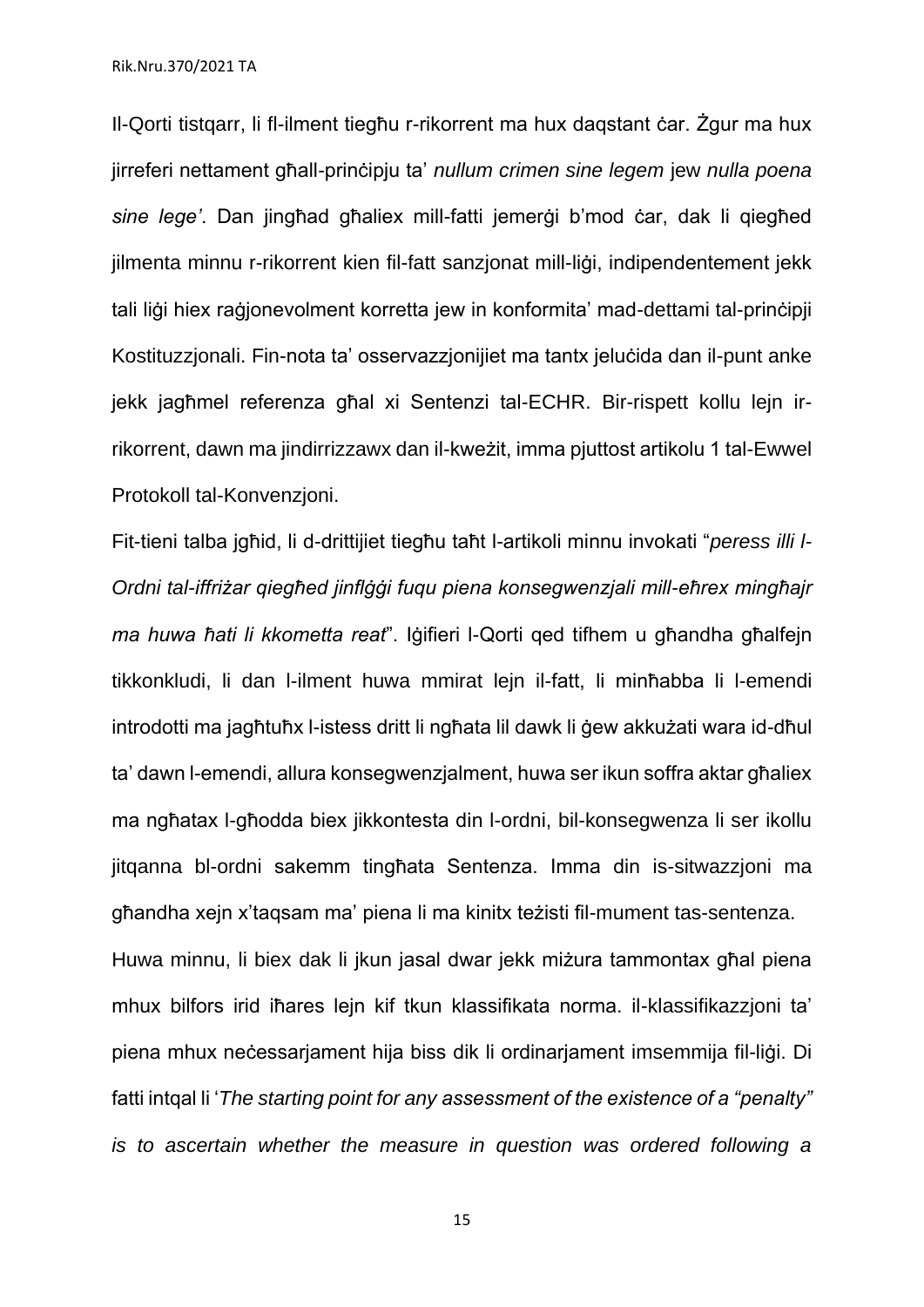*conviction for a "criminal offence". However, that criterion is only one of the relevant criteria; the lack of such a conviction by the criminal courts is not sufficient to rule out the existence of a "penalty" within the meaning of Article 7*' (Ara Sentenza tal-ECHR fl-ismijiet **G.I.E.M. S.R.L. and Others vs. Italy (merits) [GC], §§ 215-219**).

Fil-premessa numru 6 tar-rikors ġuramentat ir-rikorrent jilmenta li r-rimedju li jagħti subartikolu 9 tal-artikolu 22A ma hux disponibbli għalih. Qabel xejn, il-Qorti tirrileva li sakemm ma kienx għadu introdott l-Att, huwa kien fl-istess pożizzjoni bħal oħrajn. Di fatti, anke fin-nota ta' osservazzjonijiet tiegħu, irrikorrent jispjega li qabel 2009 l-Ordni kienet waħda awtomatika. Għalhekk, dan l-ilment partikolari beda propju fil-2014 għaliex ir-rimedju li huwa disponibbli għal min ġie akkużat wara l-bidla fil-liġi ma sarx disponibbli għalih. Dan ifisser li dan l-ilment jirrigwarda il-perjodu bejn 2014, meta inbidlet il-liġi, u illum. F'dan ilkuntest, fil-premessa numru 6 tar-rikors tiegħu jiffoka mhux wisq fuq l-ordni nnifisha. Anzi jidher li jaċċetta li ordni bħala tista' tingħata. Il-preokkupazzjoni tiegħu tinsab fil-fatt, li ma hemmx disponibbli għalih ebda mezz kif jista' jikkontestha. Għalhekk irridu nżommu distinti minn xulxin, l-aspett proċedurali minn dak sostantiv. Dak li qed jilmenta minnu ir-rikorrent huwa element ta' natura proċedurali. (Ara fost oħrajn **Sentenza tal-ECHR fl-ismijiet per se Scoppola -vs- Italy**).

Biex miżura titqies bħala waħda sostantiva irid ikollha il-konsegwenza ta' piena, anke jekk fil-liġi ma hiex klassifikata hekk. Ir-rikorrent mhux jilmenta mill-legalita' tal-Ordni *per se*, iżda l-fatt li l-liġi ma tipprovdiex l-għodda biex tali ordni tkun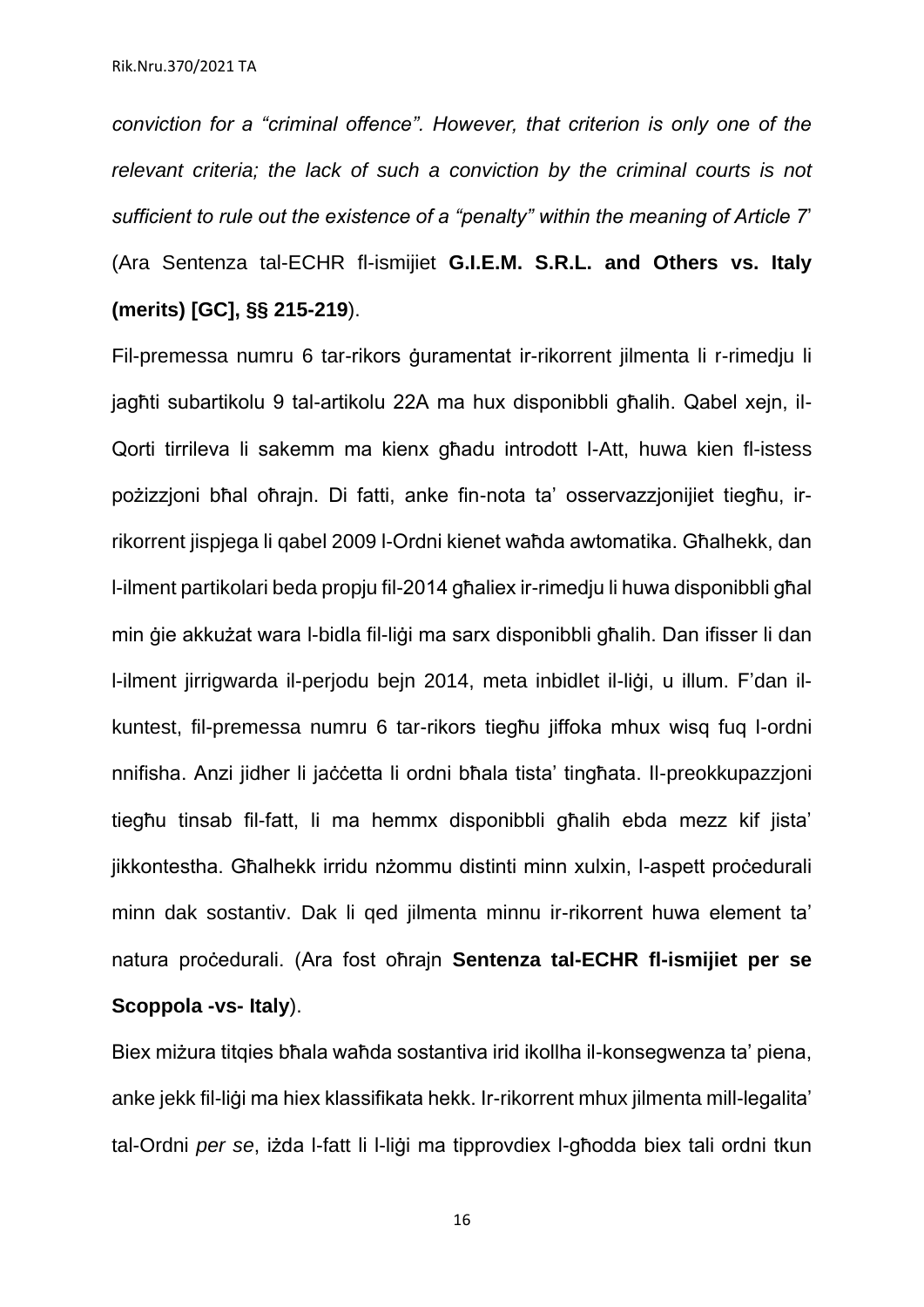kontestata jew b'xi mod amortizzata piena eħrex minn dik li tipprospetta l-liġi. Dan huwa argument validu u kien ikun xorta validu kieku ma nbidlitx il-liġi fl-2014 u anke kieku ma kienx hemm id-Direttiva 2014/12/EU. Pero' dwar din iddirettiva aktar 'l isfel.

Għalhekk meta qieset kollox, il-Qorti tħoss li għalkemm il-mankanzi tal-liġi kellhom avversi fuq ir-rikorrent, il-Qorti ma tistax tqieshom bħala fid-dawl ta' dak li jipprovdu l-artikoli li qiegħed jistrieħ fuqhom ir-rikorrent. Dawn l-artikoli jittrattaw pieni, u dak li qed jilmenta minnu r-rikorrent ma hiex piena iżda miżura kawtelatorja anke jekk finalment il-propjeta' maqbuda tista' tkun soġġetta għallkonfiska bis-saħħa ta' ġudizzju finali. F'dan ir-rigward għandhom raġun l-intimati meta fir-risposta numu 7 jsostnu li l-artikolu 7 tal-Konvenzjoni ma hux applikabbli. Il-Qorti tgħid ukoll li bl-istess mod l-anqas l-artikolu 39(8) tal-Kostituzzjoni ma huwa applikabbli.

Għalhekk il-Qorti ma tħossx li kien hemm ksur tad-dritt fundamentali taħt artikoli 7 tal-Konvenzjoni u 39(8) tal-Kostituzzjoni. Dan ma jfissirx pero', li ma jistax ikun hemm ksur ta' drittijiet fundamentali oħrajn taħt artikoli oħra tal-liġi u dan kif ser jingħad 'l quddiem.

#### *Artikolu 1 tal-Ewwel Protokoll tal-Konvenzjoni.*

L-artikolu inkwistioni jiddisponi hekk :

*Kull persuna naturali jew persuna morali għandha dritt għat-tgawdija paċifika tal-possedimenti tagħha. Ħadd ma għandu jiġi ipprivat mill-possedimenti tiegħu ħlief fl-interess pubbliku u bla ħsara tal-kundizzjonijiet provduti bil-liġi u bilprinċipji ġenerali tal-liġi internazzjonali.*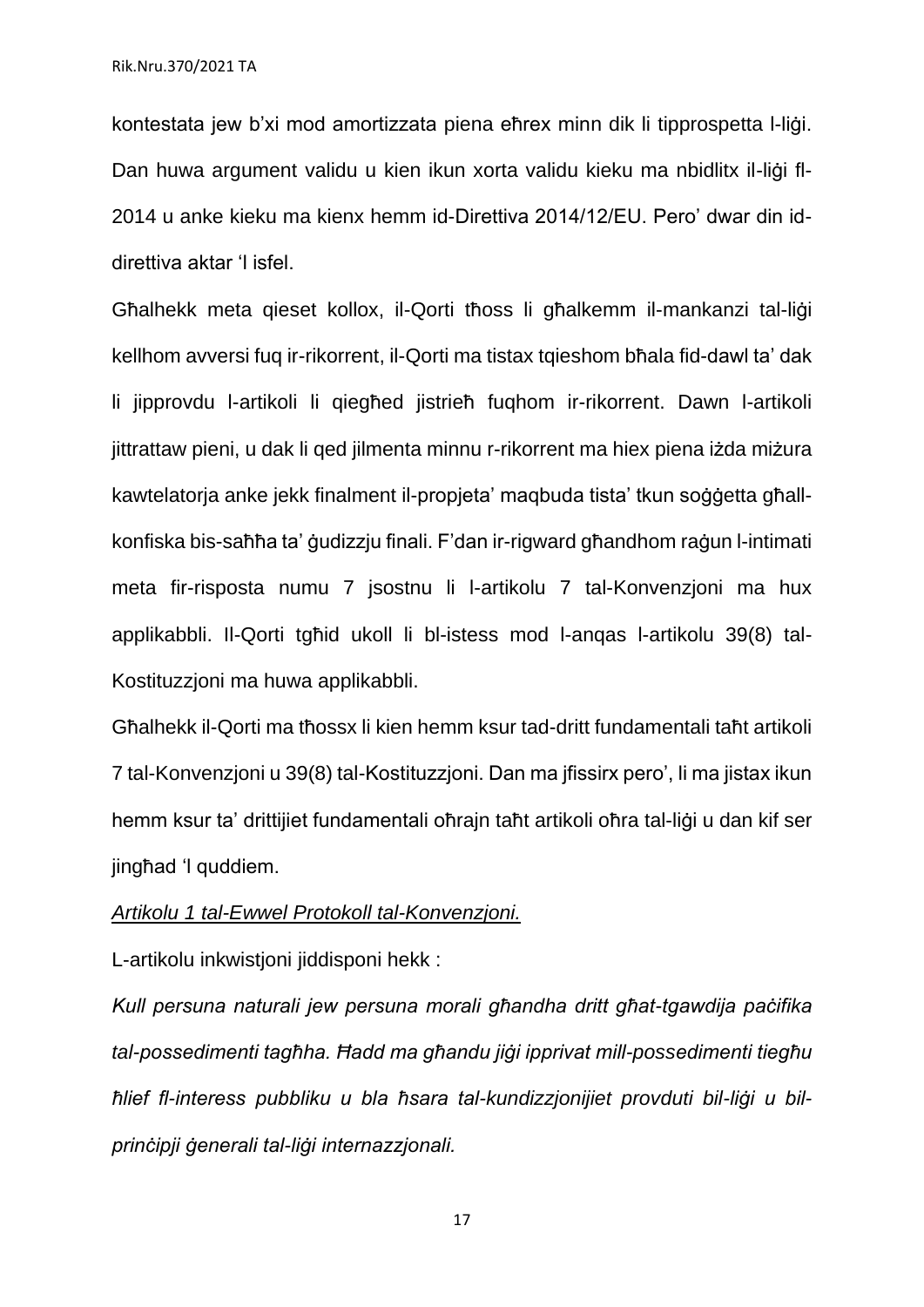*Iżda d-disposizzjonijiet ta' qabel ma' għandhom b'ebda mod inaqqsu d-dritt ta' Stat li jwettaq dawk il-liġijiet li jidhrulu xierqa biex jikkontrolla l-użu ta' proprjetà skont l-interess ġenerali jew biex jiżgura l-ħlas ta' taxxi jew kontribuzzjonijiet oħra jew pieni.*

Il-Qorti ser tqies il-ksur ta' dan id-dritt fundamentali fid-dawl ta' żewġ ċirkostanzi. L-ewwel waħda hija dik li tirrigwarda it-tibdil fil-liġi bl-Att IV tal-2009. It-tieni waħda, il-mod kif ġew malamministrati l-proċeduri kriminali fil-waqt li l-ordni ta' konġelament kienet u għadha fis-seħħ b'mod li nħoloq żbilanċ bejn dak li huwa neċessarju għall-aħjar amministrazzjoni tal-Ġustizzja u dritt tar-rikorrent li jgawdi **paċifikament** il-propjeta' u possedimenti kollha tiegħu. Bil-kelma possedimenti, din il-Qorti ma tifhimx biss ħwejjeġ materjali, iżda anke dawk intanġibbli, fost oħrajn l-opportunitajiet mankati f'ħajjet il-persuna bħal ma huwa ġenerazzjoni ta' negozju jew ħiliet u kapaċitajiet tal-persuna li jiġġeneraw qliegħ jew *gid*.

Fil-parti prejambulari tal-konsiderazzjonijiet diġa' sar aċċenn għat-tibdiliet li saru fil-liġi. L-Att IV tal-2014 introduċa l-prinċipju li Ordni ta' konġelament jista' jkun ikkontestat minn min ikun akkużat. Dan id-dritt ma kienx jeżisti qabel l-2014. Lartikolu 22A(9) tal-Kap 101 tal-liģijiet ta' Malta jiddisponi hekk:

*L-imputat jista' fi żmien tliet ijiem ta' xogħol mid-data li tkun saret l-ordni taħt issubartikolu (7) jagħmel rikors fil-Qorti Kriminali biex tiġi revokata l-ordni, sakemm dik l-ordni tibqa' fis-seħħ sakemm ma tiġix revokata mill-Qorti Kriminali* Art 42. tal-Att IV tal-2014 , minn naħa l-oħra jiddisponi hekk :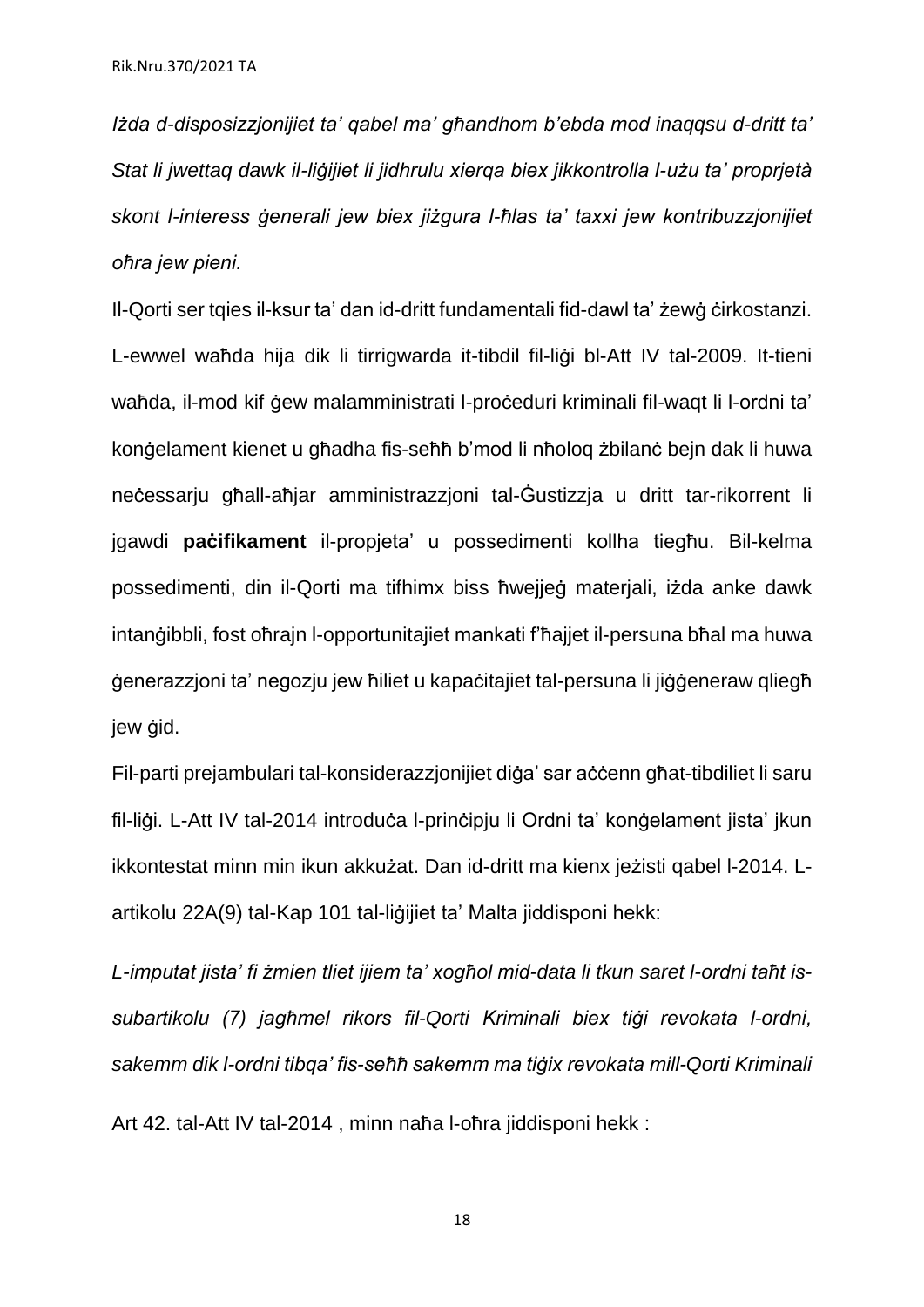*Id-dispożizzjonijiet tal-artikoli 24 u 35 ta' dan l-Att għandu jkollhom effett ukoll fir-rigward tal-proċedimenti kriminali kollha li jkunu għadhom quddiem kull Qorti fiż-żmien tal-bidu fis-seħħ ta' dan l-Att ukoll jekk il-proċedimenti msemmija ikunu fis-stadju ta' appell.*

Dan ifisser, li l-emendi ma japplikawx għar-rikorrent, għaliex l-Att ma provdiex trażitorjament għal artiklu 31, li jittratta l-artikolu 22A tal-Kap 101 u li permezz tiegħu ġiet introdotta il-kontestazzjoni għall-ordni ta' iffriżar. Dan ifisser li ssitwazzjoni tar-rikorrent baqet l-istess bħal ma kienet qabel l-introduzzjoni ta' dawn l-emendi, tant li l-Qorti Kriminali ċaħditlu t-talba **wara** li nbidlet il-liġi. Dan iffisser, li r-rikorrent tħalla fil-limbu u dan x'aktarx minħabba "*oversight*" talleġislatur, li sal-lum għadu ma għamel xejn biex jindirizza din l-inġustizzja.

Imma anke li kieku ma kien hemm ebda tibdiliet fil-liġi, il-fatt li Ordni bħal din ma tkunx tista' tiġi kontestata, bħal ma kienet is-sitwazzioni gabel I-2014, fiha innifisha hija ukoll liġi ħażina. Dejjem kellu jkun hemm dan il-mezz disponibbli għall-akkużat talinqas f'ċertu sitwazzjonijiet, bħal meta l-proċeduri jitwalu għal aktar minn kemm imisshom mingħajr ħtija tal-imputat, kif fil-fatt huwa l-każ li għandha quddiemha din il-Qorti.

L-emendi fil-liġi, ma sarux biex isir xi pjaċir lil xi ħadd imma għaliex kellu jkun hekk mil-bidu. Fil-fhema ta' din il-Qorti, ma kienx hemm għalfein id-Direttiva numru 2014/42/EU biex dritt bħal dan jidħol fil-liġi tagħna. Huwa minn awl iddinja, li l-imputat dejjem għandu jkollu d-dritt li jitlob li jitħassar jew ikun emendat Ordni ta' din ix-xorta. Id-Direttiva imsemmija fil-fatt tistabilixxi hekk :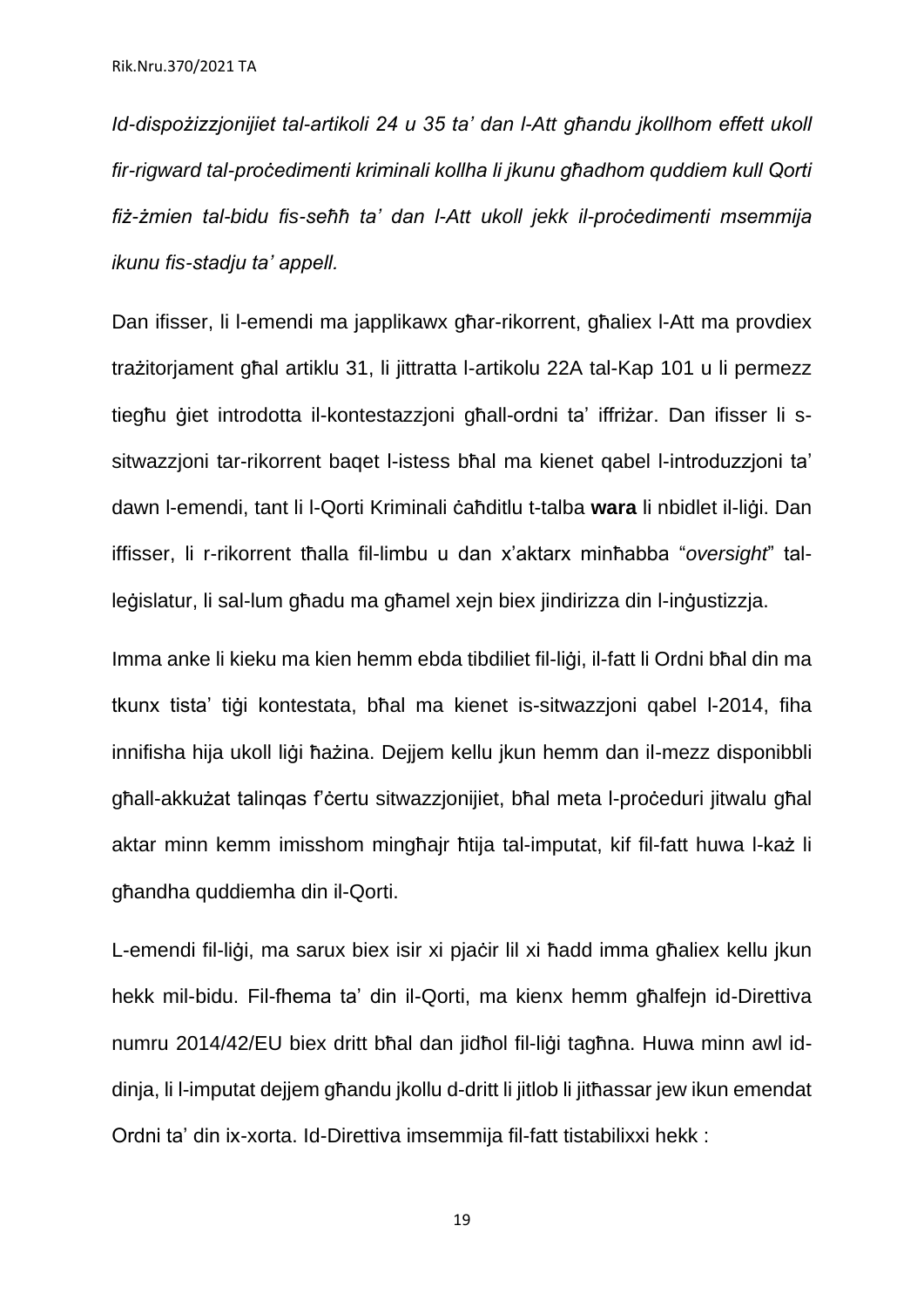*4. Member States shall provide for the effective possibility for the person whose property is affected to challenge the freezing order before a court, in accordance with procedures provided for in national law. Such procedures may provide that when the initial freezing order has been taken by a competent authority other than a judicial authority, such order shall first be submitted for validation or review to a judicial authority before it can be challenged before a court.*

*6. Member States shall take the necessary measures to ensure that reasons are given for any confiscation order and that the order is communicated to the person affected. Member States shall provide for the effective possibility for a person in respect of whom confiscation is ordered to challenge the order before a court.*

*(34) The purpose of communicating the freezing order is, inter alia, to allow the affected person to challenge the order. Therefore, such communication should indicate, at least briefly, the reason or reasons for the order concerned, it being understood that such indication can be very succinct.*

Minn dawn il-passaġġi tad-Direttiva, il-Qorti tislet żewġ konklużjonijiet:

L-ewwel, l-importanza li d-direttiva tagħti għad-dritt ta' kontestazzjoni għall-ordni It-tieni, li sal-lum ir-rikorrent għadu fil-pożizzjoni li kien qabel, daqs li kieku din id-Direttiva qatt ma eżistiet u l-liġi ma nbidlitx.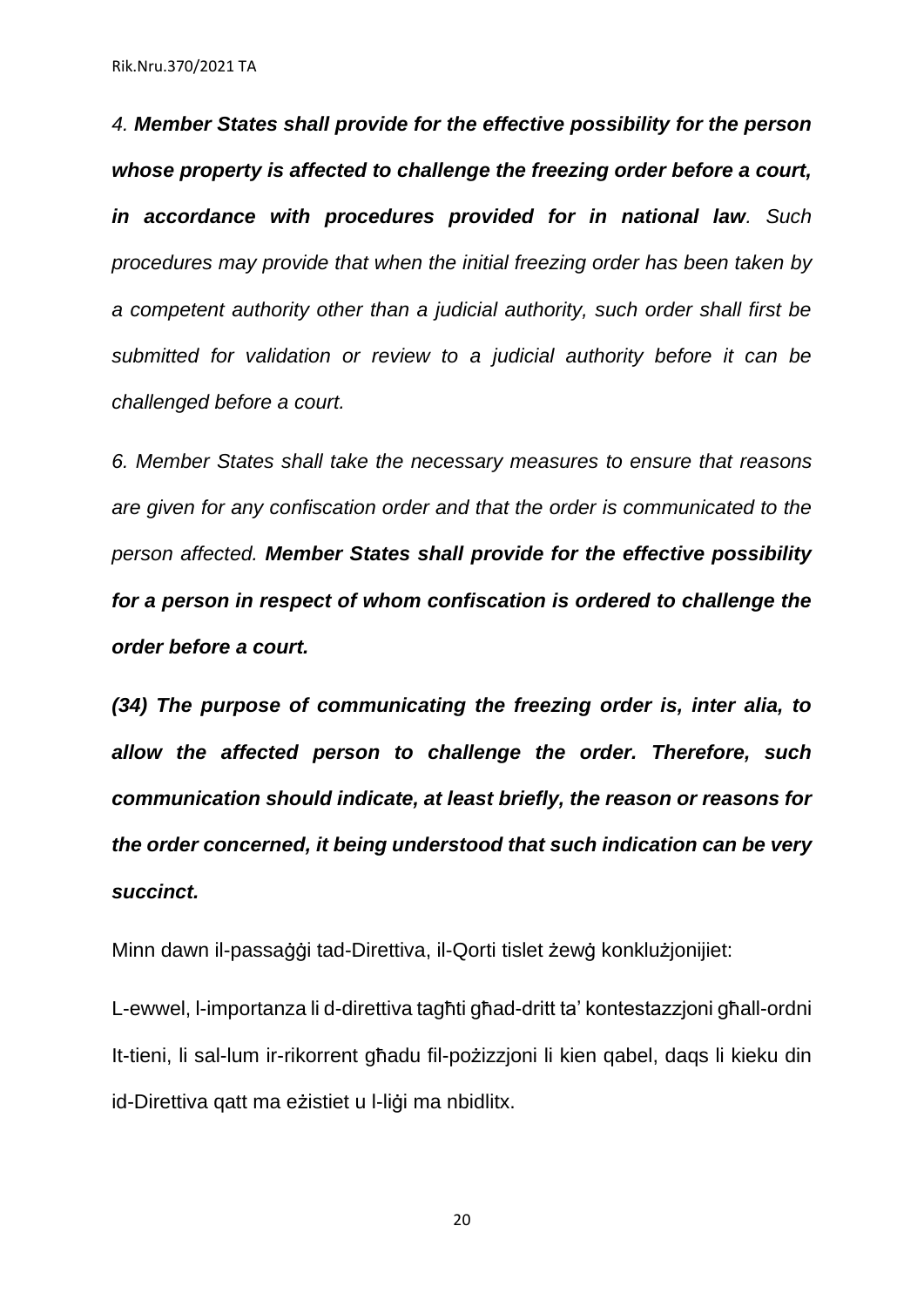Għalkemm ordnijiet bħal dawn ma humiex *per se* kaġun ta' ksur ta' dritt fundamentali **(ara Sentenza Mucci -vs- Italy)** b'dana ma jfissirx li ma għandhomx ikunu attivati b'mod raġjonevoli u bilanċjat jew li l-imputat ma għandux ikollu dritt li jikkontesthom. Apparti dan, il-Qorti ma tistax ma tosservax, li filwaqt li r-rikorrent ma għandux dan id-dritt ta' kontestazzjoni, mhux hekk għall-Avukat Ġenerali. Di fatti, artikolu 22A(8) jipprovdi li f'każ li l-Qorti tiċħadlu it-talba għall-konġelament tal-assi tal-imputat**,** l-Avukat Ġenerali jista', fi żmien tliet ijiem ta' xogħol mid-data tad-deċiżjoni tal-qorti, jagħmel rikors fil-Qorti Kriminali biex tagħmel l-ordni meħtieġa.

Dan ifisser, li fis-sitwazzjoni anomala tar-rikorrent, l-anqas teżisti parita' ta' armi f'din il-proċedura. Għalkemm huwa minnu li dan il-prinċipju jiġi ġeneralment invokat fil-każ ta' ksur ta' artikolu 39(2) u 6(I) tal-Kostituzzjoni u l-Konvenzjoni rispettivament (Ara **Sentenza tas-16 ta' Frar 2000 fil-kawża Rowe and Davis vs. United Kingdom** ), jibqa' l-fatt, li dan ikompli jbiegħed mir-rikorrent kull speranza li qatt jista' jkollu opportunita' li jirrevoka din l-ordni. Dan għaliex f'każ li t-talba tal-Prosekuzzjoni għall-ħruġ tal-Ordni ma tintlaqax, tista' pero' tintlaqa' mill-Qorti Kriminali wara appell miċ-ċaħda tal-Prosekuzzjoni. Għalhekk huwa sillogismu legali korrett jekk jingħad li l-mezz ta' kontestazzjoni ta' ordnijiet bħal dawn huwa intrinsikament marbut sfieq mad-dritt ta' tgawdija paċifika talpropjeta' u biex ikun hemm it-tgawdija mhux neċessarjament irid ikun hemm propjeta' għaliex dan huwa dritt intinsiku tal-integrita' tal-individwu. Fi ftit kliem, id-dritt li nakkwista propjeta' mingħajr xkiel, anke jekk fil-mument propjeta' ma għandiex, ma għandux ikun inġustament imxekkel b'ordnijiet ta' din ix-xorta. Iċ-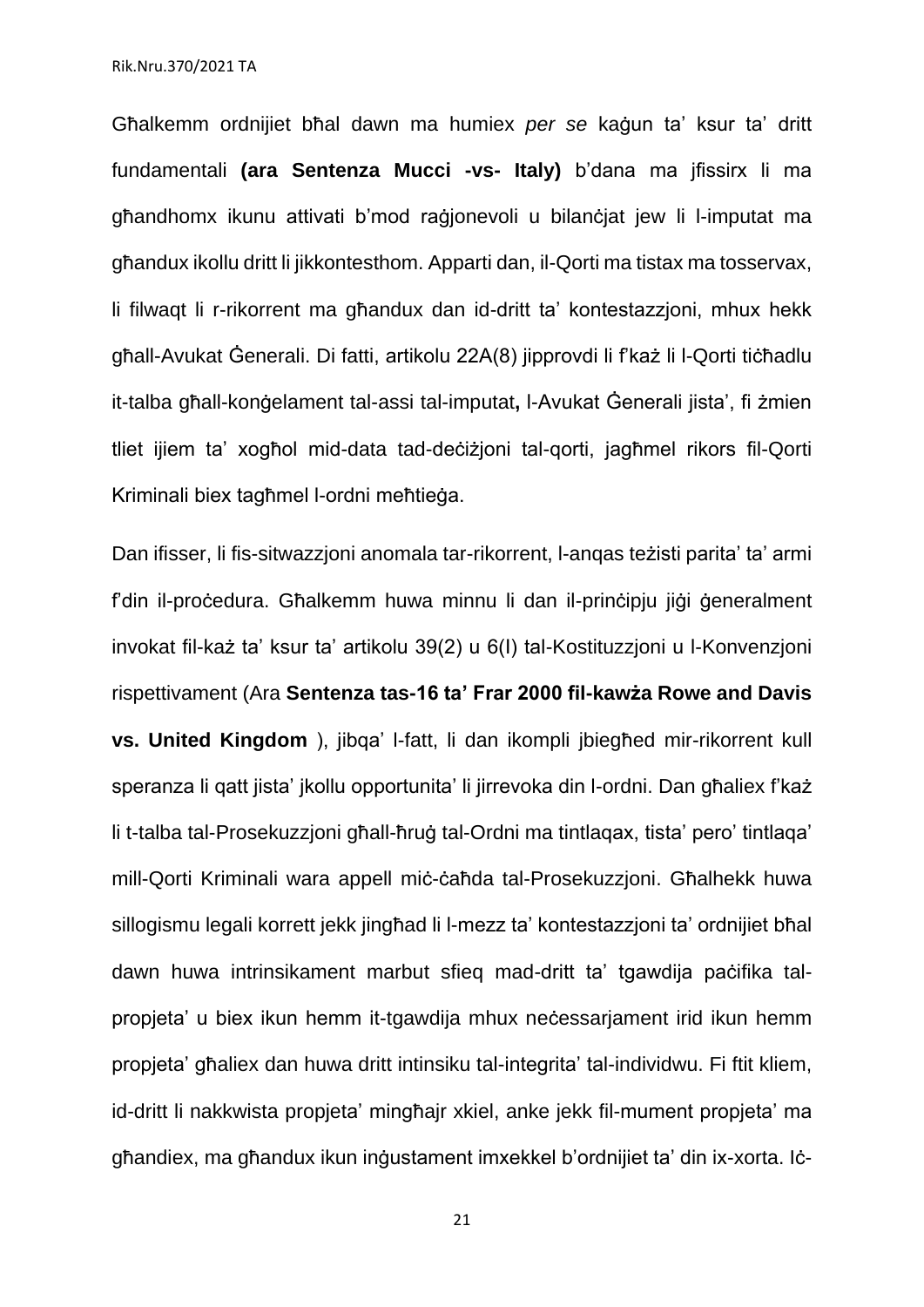ċaħda tad-dritt ta' kontestazzjoni hija fiha innifsha u per se in-negazzjoni tattama li l-imputat li jkun jista' jibda jgawdi f'kollox jew parti minnha l-propjeta' tiegħu, dejjem jekk ikollu raġun fil-liġi. Jekk jirrikorru ċirkostanzi li ġustament jagħtu lok għar-revoka tal-ordni, iżda dan ma jkunx jista' jsir, għaliex ma hemmx disponibbli il-mezz kif ir-rikorrent jista' jitlob dan il-bdil, ikun ifisser, li jkun qiegħed jiġi imċaħħad inġustament milli jgawdi ħwejjġu paċifikament. Għalhekk l-għotja ta' possibbilita' li jikkontesta ordni bħal din, remot kemm hu remot issuċċess tal-kontestazzjoni, joffri tama lill-persuna li tista' possibilment terġa' tibda tgawdi jew tużufruwixxi mill-propjeta' jew possedimenti tagħha.

Kif diġa' ingħad aktar 'l fuq, din il-Qorti bil-kelma possedimenti tifhem ukoll ilħiliet u kapaċitajiet tal-individwu li jistgħu ikunu impjegati f'attivita' industrijali li tista' tirrendilu xi xorta ta' qliegħ jew jakkwista propjeta' futura. Għalhekk il-Qorti ma tistax taqbel mal-Avukat tal-istat meta jargumenta li r-rikorrent jammetti li ma kienx fittex xogħol. Ma hemm ebda dubju li din l-ordni żgur ser tkun ta' xkiel, l-ewwel biex isib impieg u t-tieni min jimpjegaħ kien ser ikollu l-obbligu li ma jagħddilux il-ħlas qua sekwestratarju b'konsegwenza tal-ordni. Il-Qorti hija konvinta u ma għandha ebda dubju, aktar u aktar llum mill-bieraħ, minħabba leżerċizzji ta' due diligence fuq il-persuna li saru tant frekwenti, l-konsegwenzi ovvja u pervasiva ta' din ordni ta' din ix-xorta ser tkun ċertament ta' tfixkil u ostaklu fil-milja kollha tal-ħiliet u kapaċitajiet tal-individwu, Di piu' il-Qorti tfakkar ukoll li f'sitwazzjonijiet jista' jkollok vittmi indiretti, bħal ma huma dawk dipendenti u membri tal-familja. Fis-Sentenza riċentissima **tal-ECHR fl-ismijiet**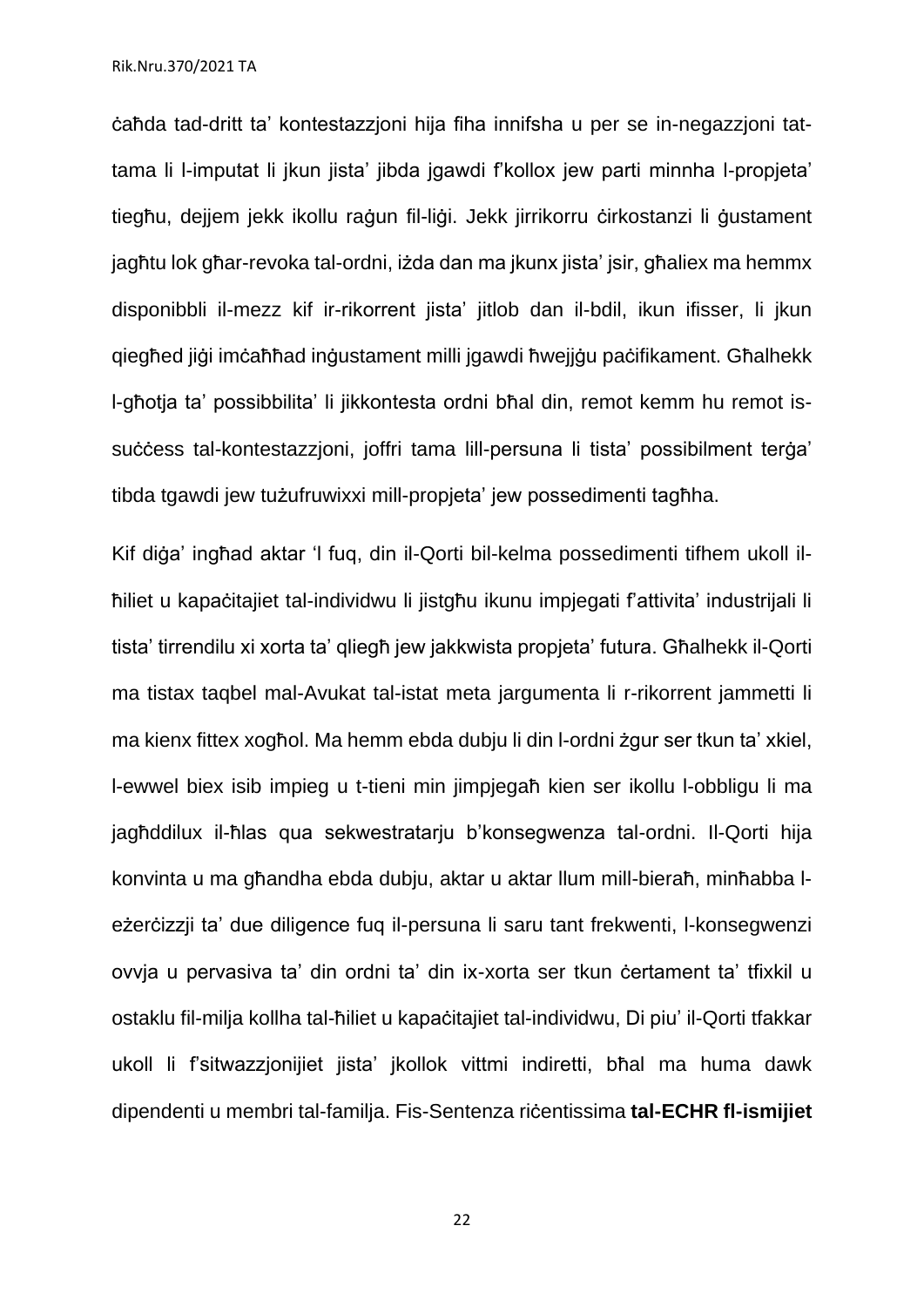**Shorazova -vs- Malta (applikazzjoni numru 51853/19 tat-3 ta' Marzu 2022** dik li osservat hekk fir-rigward ta' ordnijiet bħal dak mertu ta' dawn il-proċeduri:

*"The Court further notes that the entirety of the applicant's assets held in Malta were frozen, and continued to be so, for nearly eight years. The only variations made by the domestic court (under Article 22A (3) of the Dangerous Drugs Ordinance) during that period, were of little since they did not lift the freezing order over any of the property. Save for the authorisation to make certain payments, they solely allowed for limited use and transfers of some of the property which was and remained affected by the freezing order. The relevant proceeds obtained from such transactions were also to be affected by the order (see paragraph 43 above) (see, acontrario, Karahasanoğlu , cited above, § 153). The remaining requests, as accepted by the Government, were rejected. Thus, the order remained far-reaching, despite the absence of any assessment as to any correlation to the 'charges' pending against the applicant (see paragraph 114 above), even assuming they were genuine and based on a persistent reasonable suspicion".*

Wara li eżaminat u qieset il-liġijiet kollha rilevanti ta' pajjiżna din il-Qorti waslet għas-segwenti konkluzjoni :

*"In the light of the above the Court considers that, in the procedure before the Criminal Court by which the freezing order was issued and repeatedly extended in the applicant's case, until July 2021, she was deprived of relevant procedural safeguards against an arbitrary or disproportionate interference. The constitutional jurisdictions failed to rectify those omissions as they merely paid*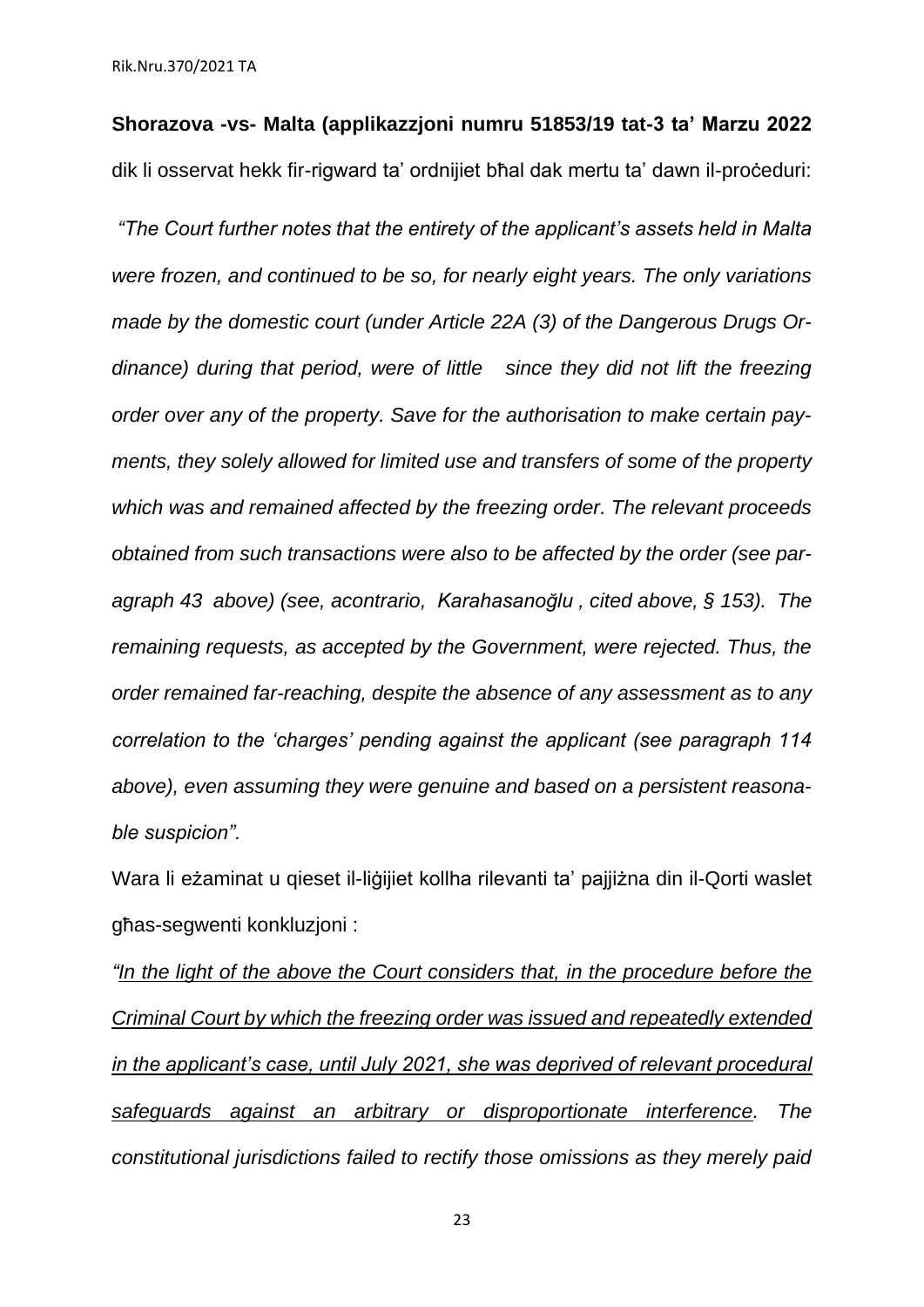*lip service to the relevant criteria in their assessment of the impugned measure (see paragraphs 58 and 66 above) which the applicant had claimed was in breach of her rights under Article 1 of Protocol No. 1. As a result, her property rights were rendered nugatory".* (Emfażi tal-Qorti)

Fil-każ ċitat hawn fuq, il-proċeduri kienu ilhom 8 snin pendenti. Fil-każ odjern ilkaż ilu 12-il sena għaddej.

Huwa interessanti li l-Qrati tagħna, partikolarment il-Qrati tal-Maġistrati filkompetenza Kriminali tagħhom, kemm-il darba għamlu osservazzjonijiet simili għal dawk ennunċjati mill-ECHR fis-Sentenza suċitata. Hekk fid-digriet **tad**-**9 ta' Jannar, 2022 fl-ismijiet Ir-Repubblika ta' Malta -vs- Brian Tonna et, per Maġistrat Donatella Frendo** fir-rigward ta' ordnijiet ta' din ix-xorta il-Qorti ħasset li kellha tgħid hekk:

**"***Għalhekk f'każ li (i) jiġi determinat a priori l-ammont ta' l-allegat rikavat jew (ii) (addirittura bħal ma hu l-każ in deżamina) jirrizulta li ma jkunx hemm rikavat u cioe` l-persuna imputata ma tkun ipperċepiet l-ebda propjetà` jew flejjes ta' provvenjenża illeċita, li ordni t'iffriżar jitħalla jibqa' in vigore għat-tul talproċeduri, bid-diffikultajiet u tbatijiet li indubbjament tali ordni jġorr miegħu, ikun tassew inġust fil-konfront tal-persuna imputata li l-ordni jestendi fuq propjetà, flejjes jew assi ta' kull xorta li jiżboq l-ammont tal-allegat rikavat. Multo magis meta ma jkun hemm l-ebda rikavat!"* (Ara ukoll **Digrieti tas-17 ta' Jannar 2022 fl-ismijiet Ir-Repubblika -vs- Yorgen Fenech u kif ukoll dak tas-17 ta' Jannar, 2022 fl-ismijiet Repubblika -vs- Vincent Buħaġiar kollha per Maġ Donatella Frendo).**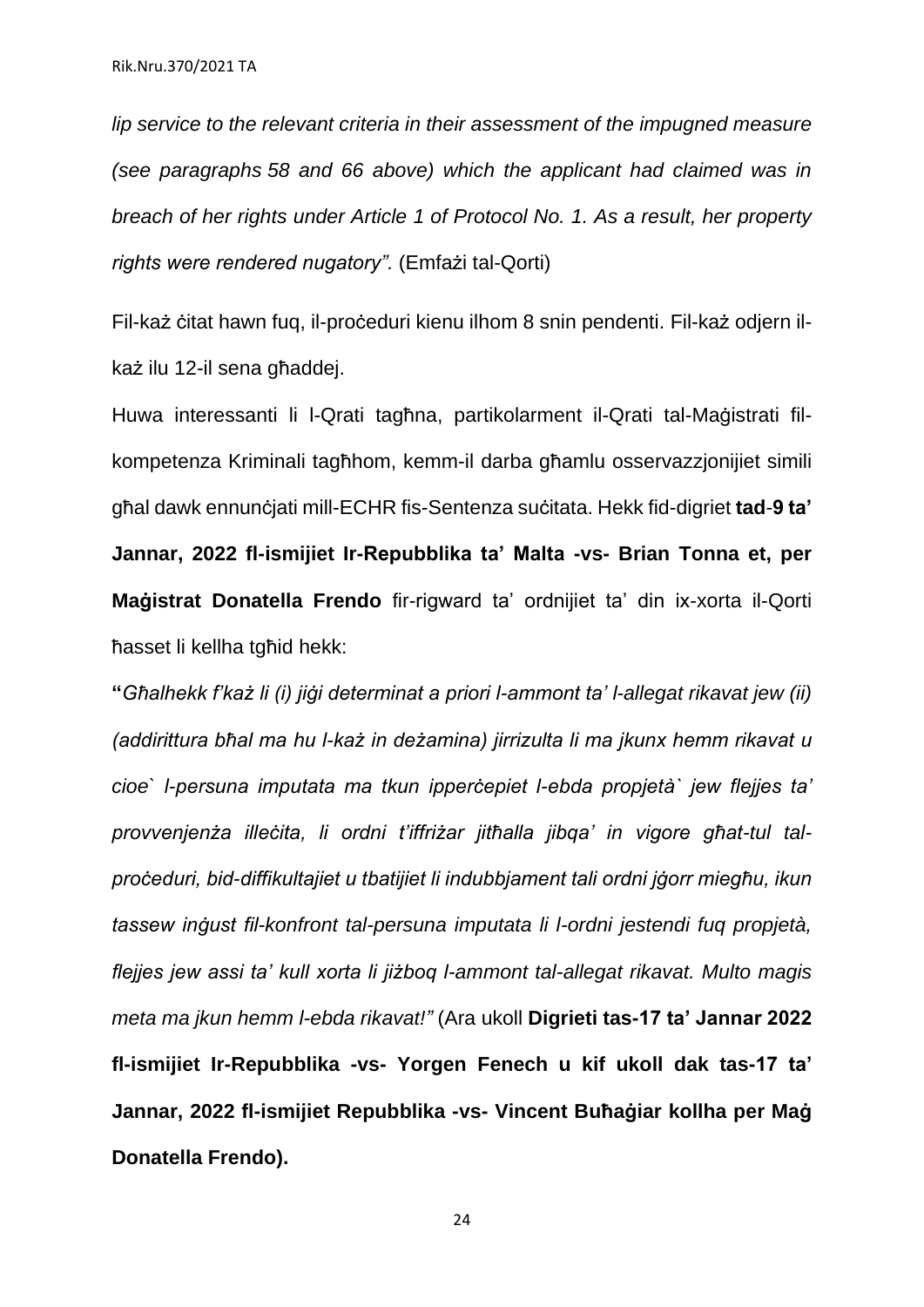Dawn l-aħħar żewġ digrieti jakkwistaw importanza mhux biss inkwantu jitfgħu dawl fuq il-bilanċ li jrid jintlaħaq bejn din l-ordni u id-drittijiet tal-akkużat, iżda wkoll għaliex, minn eżami tal-atti tal-Kumpilazzjoni, ir-rikorrent kemm-il darba saħaq li minkejja s-snin kollha li għaddew minn fuq il-proċeduri, għad ma hemmx prova li għamel xi profitt jew qliegħ. Ordni bħal din hija inrinsikament marbuta mal-fatt li l-assi ffriżati huma provenjenti minn qliegħ magħmul minn attivita' illeċita' b'riflessjoni tal-pieni stabbiliti taħt artikolu 22 tal-Kap 1010 tal-Liġijiet ta' Malta.

Għalhekk fid-dawl tat-tul ta' żmien esaġerat, b'kondotta tal-aġenti kollha tal-Istat li tirraża l-parodija ta' ġustizzja, b'defiċjenza waħda wara l-ħlas u l-effett pervasiv fuq il-patrimonju tar-rikorrent, il-Qorti ssib li tassew ġie miksur id-dritt tarrikorrent protett minn artikolu 1 tal-Ewwel Protokoll tal-Konvenzjoni.

#### **Konsiderazzjonijiet oħra:**

Il-Qorti ma tħossx li għandha tieqaf hawn fil-konsiderazzjonijiet tagħha dwar ilkaż li għandha quddiemha. Aktar 'l fuq ġie rilevat li l-perkors xejn ordnati talproċeduri kriminali u kif ukoll konvulżivi, kkontribwew għat-tul irraġjonevoli. F'dan ir-rigward, diġa' saret referenza għall-stedina li għamlet il-Qorti Kriminali biex ir-rikorrent jinizja proċeduri minħabba dewmien irraġjonevoli. Hekk ukoll għamlet il-Qorti tal-Maġistrati, meta sabet li t-talba tar-rikorrent biex il-każ ikun referut lil Qorti apposita minħabba dewmien essaġerat u sabet li din it-talba la kienet fiergħa u l-anqas vessatorja. Imma kif diġa' intqal, għal xi raġuni rrikorrent naqas li jibbaża r-rikors odjern fuq dan l-aspett tal-proċeduri kriminali.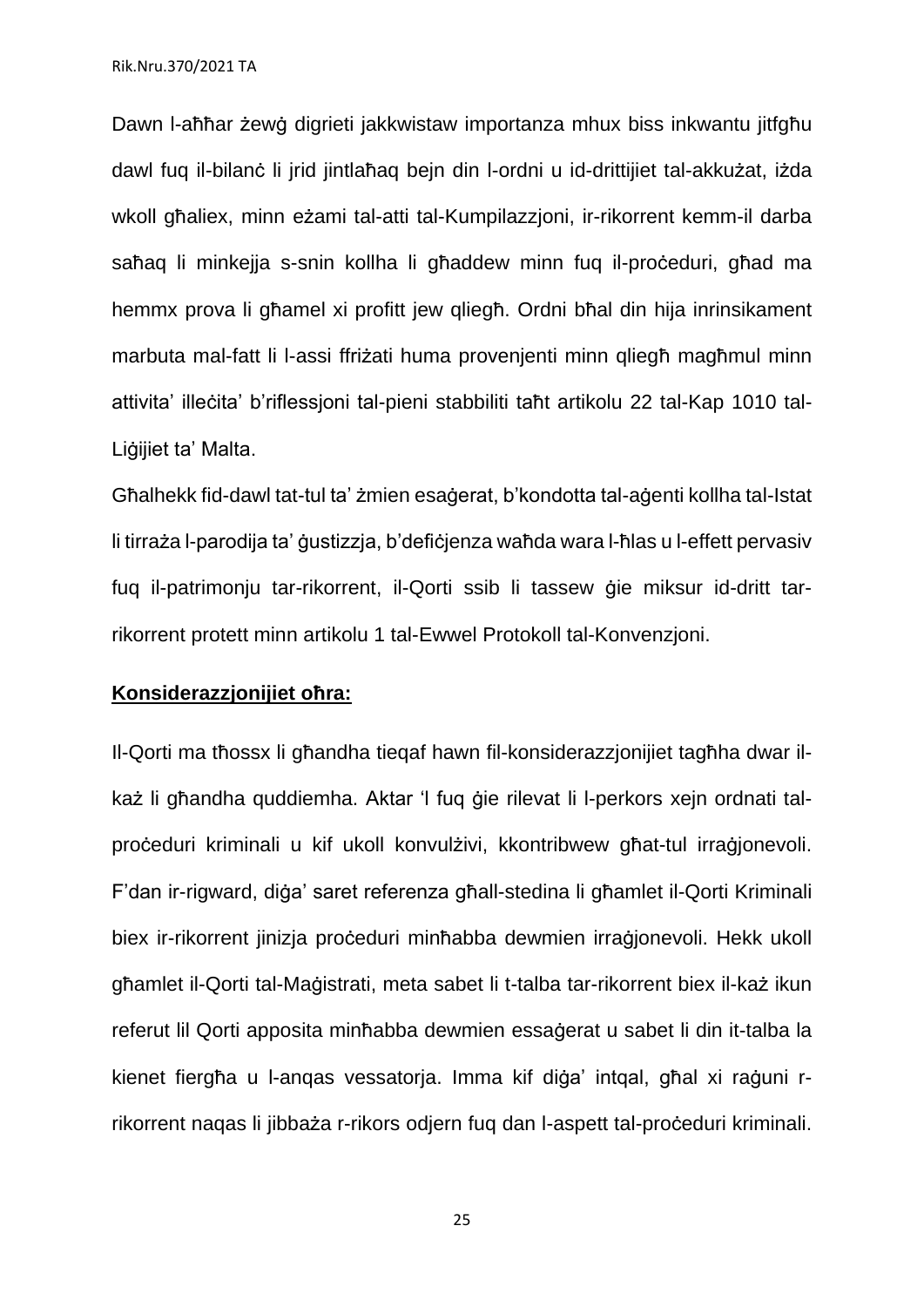L-Avukat tal-Istat fil-paragrafu 26 tan-nota ta' osservazzjonijiet tiegħu jirrileva dan il-fatt u ċioe' li ma hux irressaq ilmet abbażi ta' dewmien irraġjonevoli.

B'dana kollu, ma hemm xejn xi jżomm din il-Qorti milli xorta tikkunsidrah hi, partikolarment **meta l-ksur huwa manifest**. F'dan ir-rigward il-Qorti tirribadixxi d-dritt tagħha, inkwantu f'data mill-Kostituzzjoni f'artikolu 46 u 4, tal-Kostituzzjoni u l-Kap 319 tal-liġijiet ta' Malta rispettivament biex tħares iddrittijiet fundamentali tal-bniedem meta tkun adita għalhekk. Il-fiduċja tal-liġi fil-Qorti tikkomprendi l-awtorita' imnissla mill-fatt li din hija funzjoni integrali għallkompetenza oriġinali tagħha, li jekk waqt is-smiegħ jirriżultalha xi ksur **manifest** ta' xi dritt ieħor hija għandha tipprovdi għalih ukoll jekk mhux mitlub.

Il-Qorti qiegħda tagħmel emfażi fuq l-element manifest tal-ksur, għaliex hija lfehma soda tagħha li dan huwa l-każ f'dawn il-proċeduri. Din it-tendenza diġa' ġiet manifestata fis-**Sentenza tat-Tlieta 18 ta' Lulju 2017 fl-ismijiet Il-Pulizija (Assistent Kummissarju) Norbert Ciappara vs. Mario Zammit tal-Qorti Kostituzzjonali** fejn intqal hekk:

*"Din il-Qorti tibda bl-osservazzjoni li, minkejja li t-termini tar-referenza huma cirkoskritti ghad-dritt ta' smigh xieraq, id-determinazzjoni ta' din il-vertenza tinnecissità li tigi ezaminata l-pozizzjoni legali ta' Mario Zammit fl-ambitu wkoll tad-dritt fundamentali protett bl-artikolu 7 tal-Konvenzjoni."* (Emfażi ta' din il-Qorti).

Huwa veru, li l-każ appena ċitat kien jirrigwarda referenza kostituzzjonali. Mentri fil-każ odjern, il-Qorti ġiet adita oriġinarjament permezz ta' rikors *ad hoc*. B'dana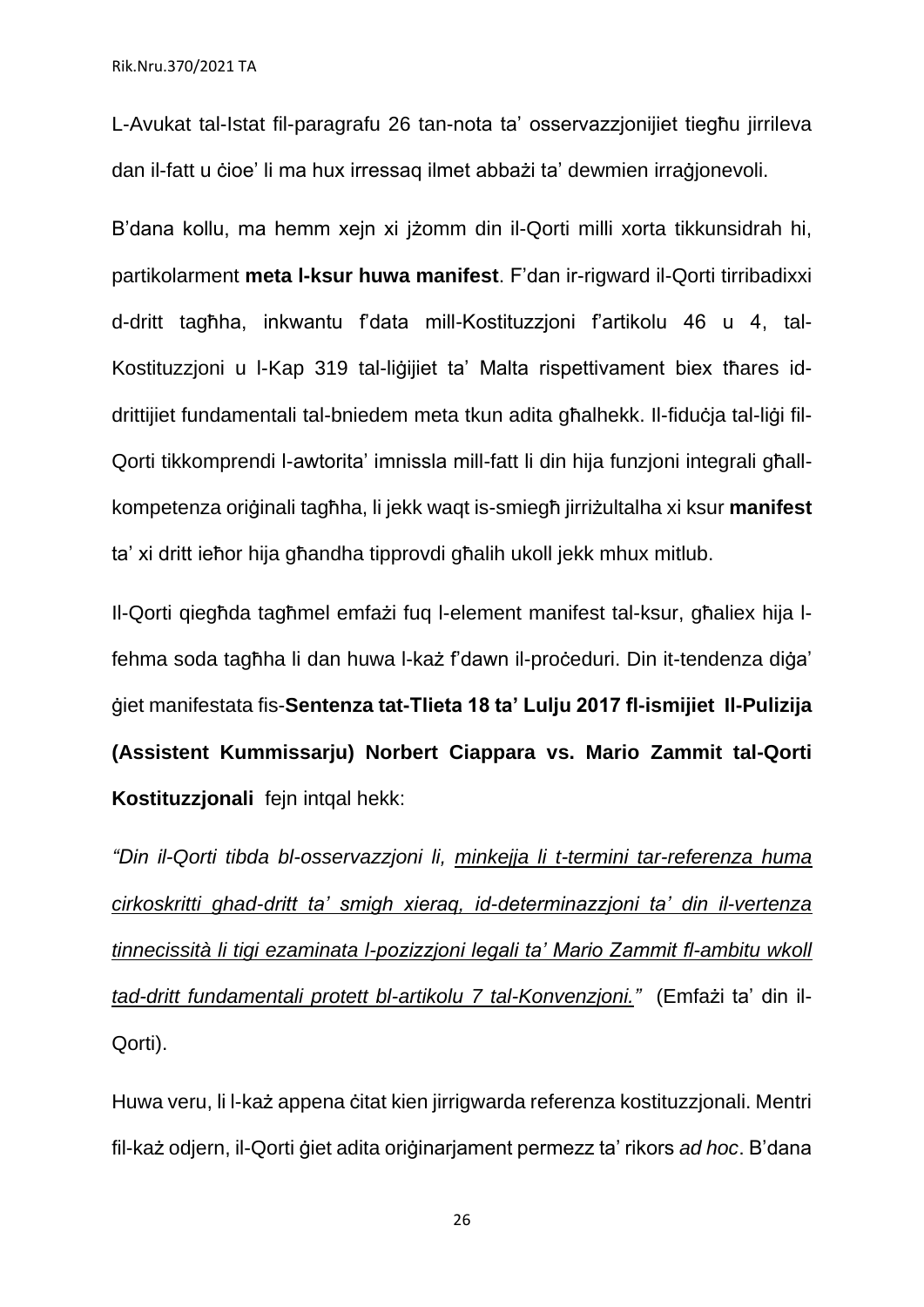kollu l-prinċipju enunċjat huwa fis-sustanza dak, li l-Qorti ma hiex marbuta bittermini tal-ilment magħmul fil-każ ta' ħarsien tad-dritt fundamentali tal-bniedem.

Fil-kamp tal-ksur ta' drittijiet tal-bniedem jeżistu differenzi proċedurali essenzjali minn dawk li solitament ikunu applikati fil-kamp strettament ċivilistiku. Hekk per eżempju, l-kunċett ta' interess fil-każ Kostituzzjonali huwa aktar wisgħa u jista' jkun anke ipotetiku (*x'aktarx ser jinkiser dritt*), il-ħeffa u l-urġenza li huma eċċezzjonali għall-azzjoni ordinarja, il-mezz ta' introduzzjoni tal-ilment Kostituzzjonali u anke ix-xorta ta' rimedji, li jistgħu jingħataw b'mod aktar liberali minn dawk li jkunu mitluba f'rikors ġuramentat f'kawżi ordinarji.

Fil-fatt ma hemmx limitu għax-xorta ta' rimedji li jistgħu jingħataw anke jekk mhux mitluba. Fil-Kostituzzjoni u anke il-Kap 319 tal-Liġijiet ta' Malta espressament jikkonferixxu lill-Qorti il-poter li tagħmel dawk l-ordnijiet, toħroġ dawk l-atti u tagħti dawk id-direttivi li tqis xierqa sabiex twettaq, jew tiżgura ttwettiq ta' kull waħda mid-dispożizzjonijiet li tħares id-drittijiet fundamentali.

Ma' dawn il-karatteristici speciali ta' azzioni bħal din tiżdied dik, li din il-Qorti għandha il-poter li tinvesti ukoll ksur ta' drittijiet fundamentali li għalkemm mhux mitluba jkunu **manifesti**. Huwa propju għalhekk, li l-Qorti Kriminali għamlet dik l-istedina lir-rikorrent, ħaġa mhux komuni, għaliex ħasset li d-dewmien kien manifest. X'jikkostitwixxu ksur manifest huwa fl-apprezzament ta' din il-Qorti jew dik Kostituzzjonali skont il-każ.

Għalhekk il-Qorti wara li eżaminat l-atti tal-proċeduri kriminali sabet, li dan iddewmien ma kienx ikkawżat minn xi għemil tar-rikorrent. Mill-verbali ma hemm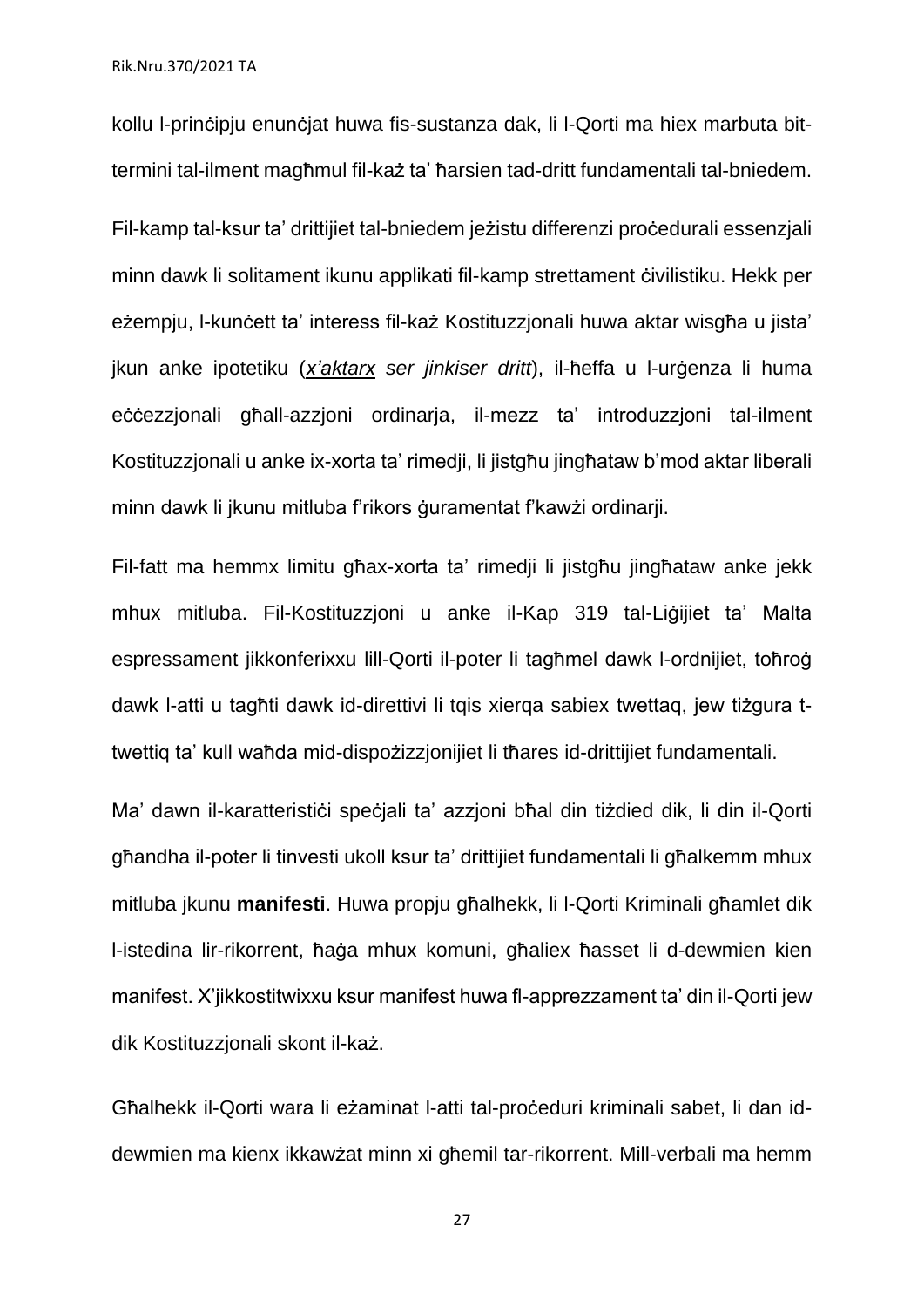xejn x'jindika li ir-rikorrent qatt ma deher, ħlief meta kien awtoriżżat isiefer jew li b'għemilu ikkontribwixxa għat-tul tal-proċeduri. L-element ta' żmien raġonevoli sanċit fl-artikolu 6 tal-Konvenzjoni m'għandux jimmina l-prinċipju ġenerali talamministrazzjoni xierqa tal-ġustizzja. Irid għalhekk jintlaħaq bilanċ bejn iżżmien mistħoqq biex jitressqu il-provi u l-interessi tal-individwu sabiex episodju spjaċevoli f'ħajtu mitmum b'ħeffa u effiċjenza u bl-inqas tbatija possibli għallindividwu.(Ara **Boddaert -vs- Belgium u Raymond Bonnici et -vs- Avukat Ġenerali, Qorti Kostituzzjonali, 2 ta' Marzu 2015, para 27**).

Sabiex iiġi żgurat dan il-bilanċ, fil-kejl tagħha tar-raġjonevolezza taż-żmien il-Qorti Ewropea, u bl-istess mod il-Qrati tagħna, konsistentement qieset iċċirkostanzi individwali u partikolari tal-każ fid-dawl ta' erba' kriterji ġenerali (ara fost ħafna oħrajn **Kurzac vs. Poland § 30; Comingersoll S.A. v. Portugal [GC]; Frydlender v. France [GC], § 43; Sürmeli v. Germany [GC], § 128; Lupeni Greek Catholic Parish and Others v. Romania [GC], § 143; Nicolae Virgiliu Tănase v. Romania [GC], § 209**). Dawn huma:

- (i) il-kumplessità tal-każ;
- (ii) il-kondotta tal-parti li qed tilmenta;
- (iii) il-kondotta tal-awtorijiet kompetenti, jiġifieri l-azzjonijiet tal-qorti in kwistjoni u tal-awtoritajiet governattivi oħra involuti fil-proċess;
- (iv) l-importanza tal-każ għall-persuna;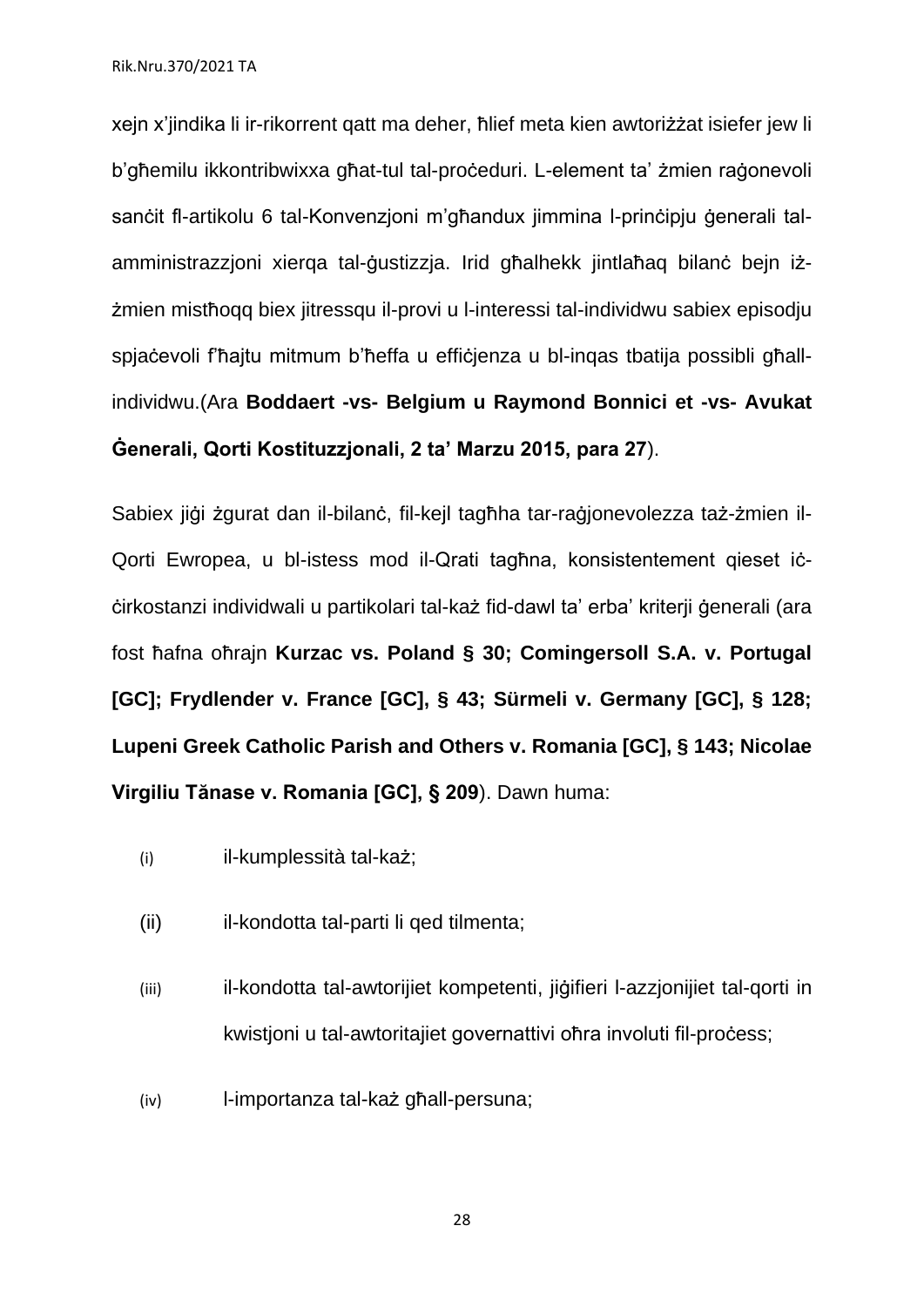Il-Qorti ma tistax, l-anqas bit-tiġbid tal-immaginazzjoni tilmaħ li dan il-bilanċ intlaħaq fil-każ tar-rikorrent. Il-Qorti lanqas għandha għalfejn iżżid aktar malosservazzjonijiet tagħha, għaliex minn issa 'l quddiem tali osservazzjonijiet ikunu suprefluwi. Il-Qorti, mingħajr esitazzjoni, issib li ġie ukoll miksur id-dritt għal smiegħ xieraq minħabba dewmien altru milli irraġjonevoli, liema dritt funadamentali huwa imħares mill-artikolu 39(2) u 6(1) tal-Kostituzzjoni u l-Konvenzjoni rispettivament.

Il-Qorti ħasbet dwar x'tip ta' rimedju jista' jingħata fiċ-ċirkostanzi. Fost dawn żgur li jrid jingħata kumpens lir-rikorrent. Dan għandu jkun dak **sebgħa u għoxrin elf, disgħa mija ewro (€27,952).** Dan l-ammont huwa kalkolat fuq kemm huwa konċess li tibqa' tirċievi persuna kolpita minn ordni bħal din bis-saħħa ta' artikolu 21(1)(b) tal-Kap 101 tal-liġijiet. Ammonti, li fil-fehma ta' din il-Qorti, għażżminijiet tal-lum huma irriżorji. Il-Qorti ser tkun ukoll qed tordna li dan l-ammont għandu jitħallas direttament lir-rikorrent u ma għandux ikun milqut mill-ordni mertu ta' dawn il-proċeduri. Fuq dan l-ammont għandhom jiddekorru imgħaxijiet legali b'effett mid-29 ta'Mejju 2019 u ċioe' mid-data tas-seduta li fiha il-Maġistrat sedenti issolleċitat lill-Avukat Ġenerali biex jagħmel dak li għandu jagħmel sabiex ma ikomplux jittawwlu l-proceduri.

Kwantu għat-tielet talba, ser tkun qed tiġi milqugħa. Li kieku din il-Qorti kellha tħalli din l-Ordni, ma tkunx qed tagħti rimedju effettiv fiċ-ċirkostanzi pjuttost pjetuż tal-każ. Jekk tonqos tkun qed tagħti pakkett sabiħ iżda battal minn ġewwa.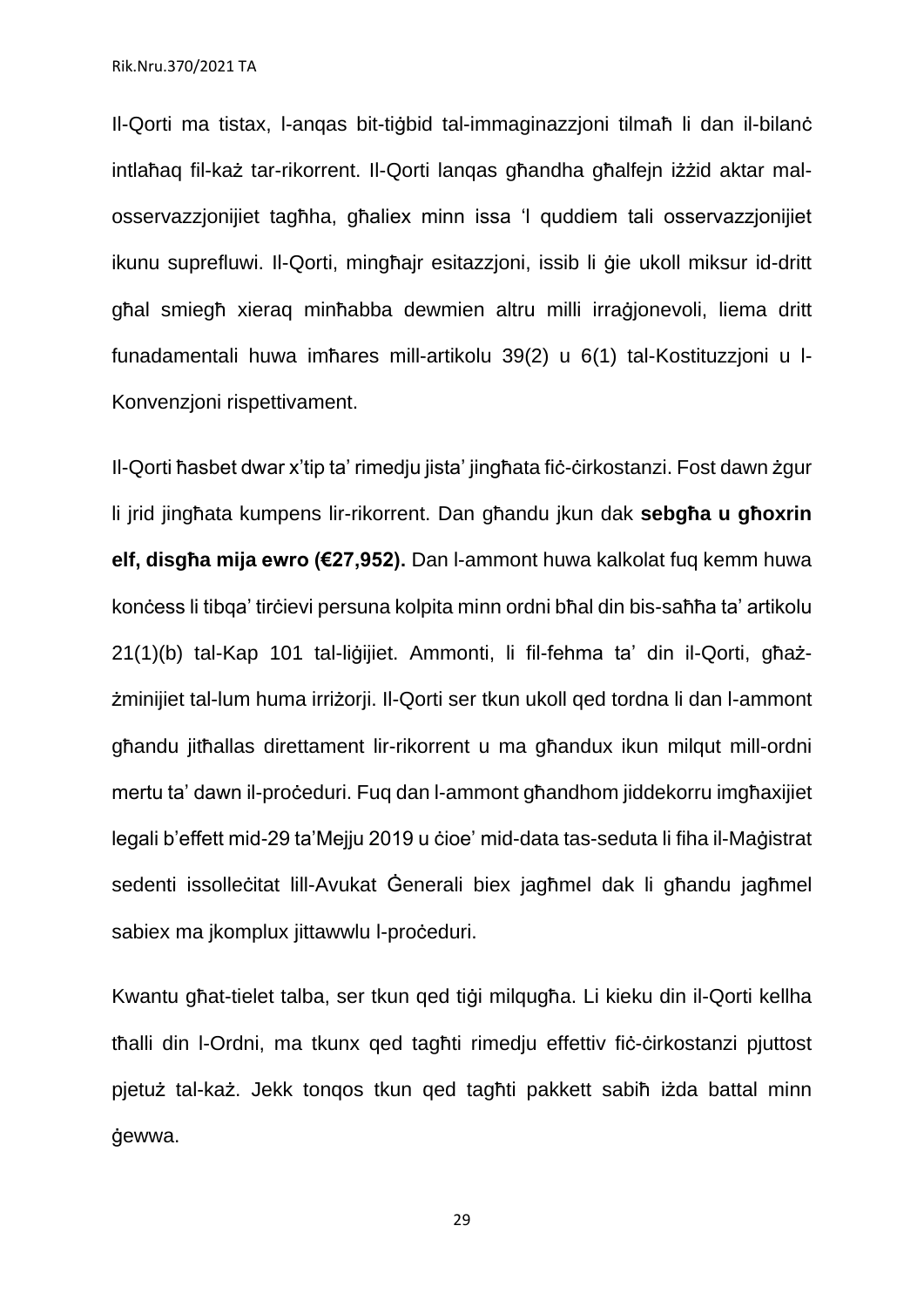#### **Decide:**

Għaldaqstant din il-Qorti, għar-raġunijiet fuq imsemmija qed taqta' u tiddeċiedi dawn il-proċeduri bil-mod segwenti:

**Tilqa' l-ewwel talba** tar-rikorrent u tiddikjara illi dan sofra leżjoni tad-dritt tiegħu tat-tgawdija paċifika tal-possedimenti tiegħu kif protett bl-Artikolu 1 tal-Ewwel Protokoll tal-Konvenzjoni Ewropeja.

**Tiċħad it-tieni talba** kif mitluba, **iżda minflok issib** li kien hemm ksur tad-dritt fundamentali tal-bniedem tar-rikorrent inkwantu manifestament ma ngħatax smiegħ xierag minħabba dewmien irraġjonevoli fil-proċeduri, l-Pulizija (Spettur Norbert Ciappara et) -vs- Sebastian Dalli u dan bi ksur tal-artikoli 39(1) u 6(1) tal-Kostituzzjoni.

**Tilqa' it-tielet talba** u tannulla u tirrevoka l-Ordni tal-Iffriżar mertu tal-proċeduri kriminali fl-ismijiet Il-Pulizija ( Supt. J.J. Fenech ) -vs- Sebastian Dalli.

**Tilqa' ir-raba' talba** u tillikwida bħala kumpens li għandu jingħata lir-rikorrent lammont ta' **sebgħa u għoxrin elf, disgħa mija ewro (€27,952)** bl-imgħaxijiet legali mid-29 ta' Mejju 2019 sal-pagament effettiv għal raġunijiet fuq spjegati.

**Tilqa' l-ħames talba** u tordna lill-intimati solidament bejniethom iħallsu issomma hekk likwidata bl-imgħaxijiet kif indikati.

**Tilqa' is-sitt talba** u tordna li l-ammont li qed ikun likwidat ma għandux ikun milgut mill-Ordni inkwistioni u għandu jitħallas direttament lir-rikorrent.